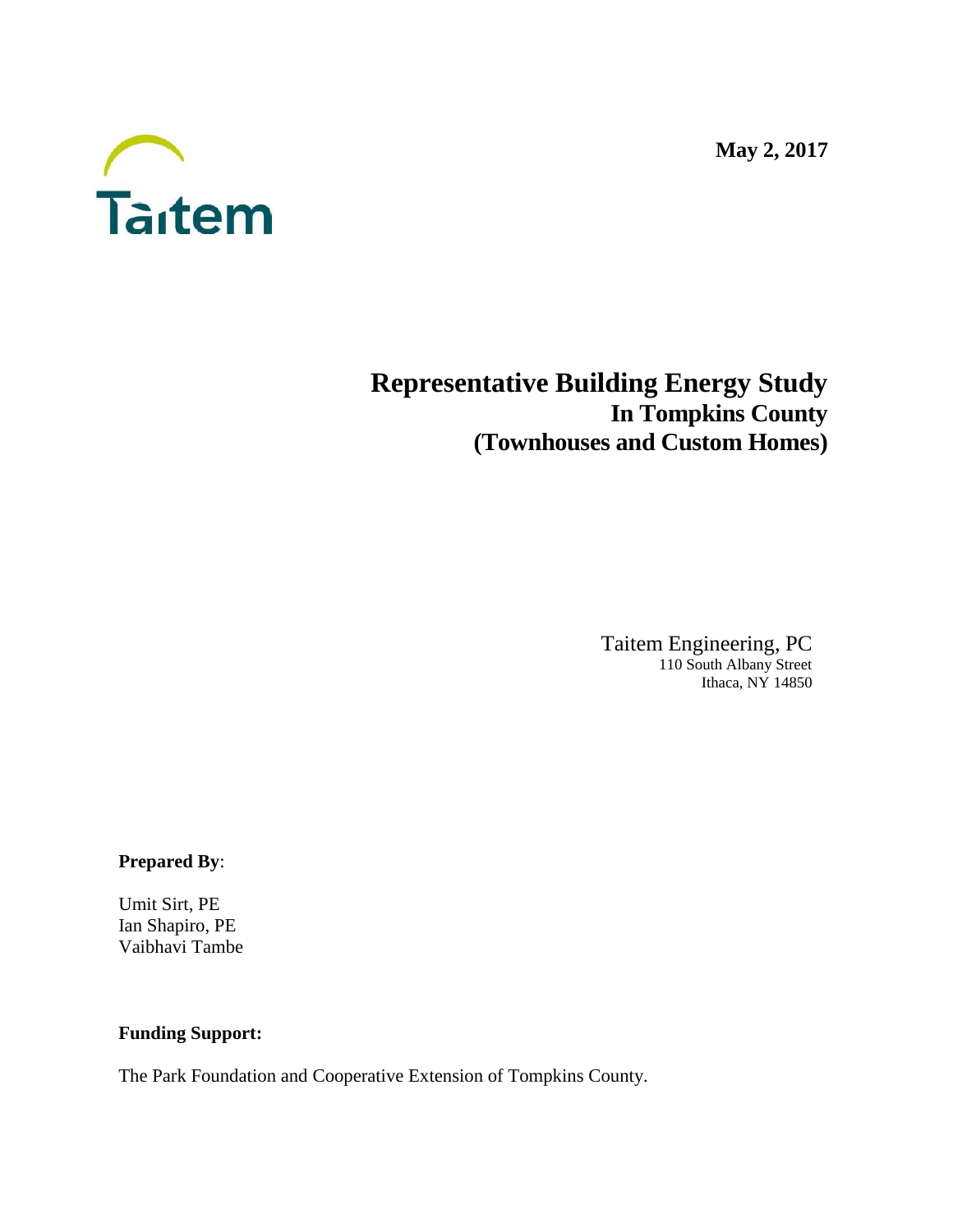

# **1. EXECUTIVE SUMMARY**

Taitem engineering, PC conducted a building energy system study for two types of representative new homes in Tompkins County, NYS. The technologies evaluated consist of condensing gas furnace and central air conditioner, condensing propane furnace and central air conditioner, air source heat pump system (ASHP) and ground-source heat pump system (GSHP). This study includes analysis for two different building types, namely a townhouse and a custom/ luxury house. The study mainly focuses on the potential energy savings and the cost-effectiveness of the heat pump technologies compared to the conventional furnace system.

At current electricity and gas rates, the energy cost of heat pumps is slightly lower than natural gas, and significantly lower than propane. The carbon emissions of the heat pumps are significantly lower than gas or propane furnaces, and are expected to further decrease over time as the electric grid uses more renewable energy. For homes that use on-site renewable energy, heat pumps facilitate the further dramatic reduction of carbon emissions, approaching or even reaching zero carbon emissions, which has already been demonstrated on many homes in the county.

Furnaces and heat pumps both have a variety of pros and cons. For example, furnaces present higher risks of serious accidents and death due to gas leaks/explosions and carbon monoxide poisoning, with 100-200 reported fatalities in the U.S. each year. Heat pumps require attention to design in order to guarantee comfort, as they are newer to the market and contractors are still getting used to design requirements. Other pros and cons are discussed in the report.

Although heat pumps are newer than furnaces, they are no longer an emerging technology, but are well-proven, with over 30 years of international experience, well over two decades of experience in the U.S., and hundreds of installations already in Tompkins County. The installed cost of heat pumps has dropped significantly, and will likely continue to drop, unlike furnaces which are a more mature and market-saturated technology. Similarly, heat pump efficiencies will continue to increase, whereas furnace efficiencies can no longer increase beyond available maximum efficiencies due to the thermodynamic maximum 100% efficiency that they have already bumped up against. Heat pump installations are increasing rapidly, and will very likely become the heat/cooling system of the future: For a wide variety of cost, performance, environmental, and policy reasons, we strongly anticipate that within 30 years, furnaces will no longer be used at all, and virtually all heating installations will be heat pumps.

Although not accounted for in our comparisons, state and federal incentives reduce the installed cost of heat pumps, making them even more attractive than presented in this study.

This report was prepared by Umit Sirt, Ian Shapiro, and Vaibhavi Tambe. All questions and comments should be directed to Umit Sirt at (607) 277-1118, ext. 128 o[r usirt@taitem.com.](mailto:usirt@taitem.com)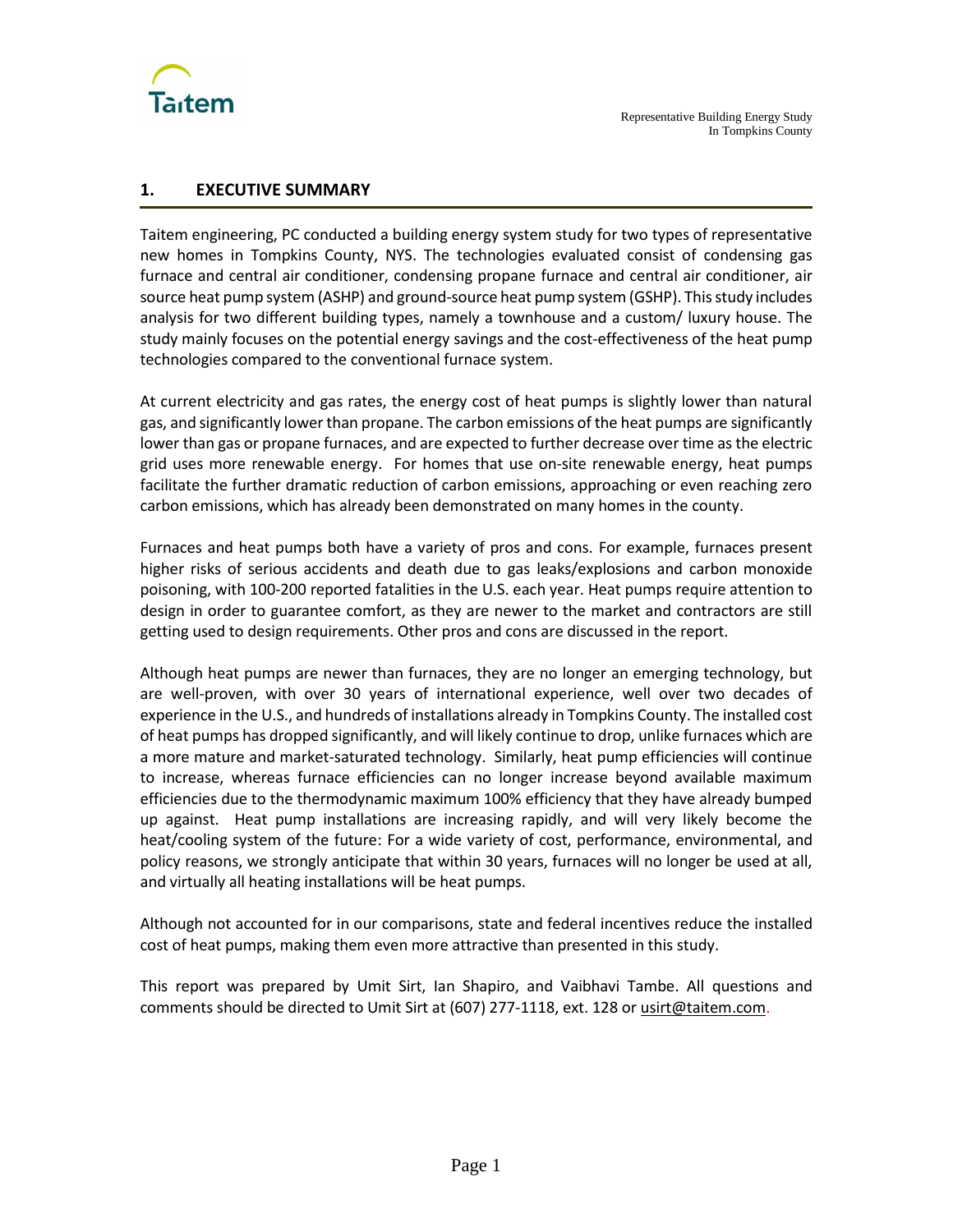

# **2. FINDINGS**

In this analysis, the building envelope components (insulation, etc.) are generally in accordance with the Energy Conservation Construction Code of New York State. High-efficiency heating systems were chosen that meet the ENERGY STAR program or Tompkins County Heatsmart program. The projected building energy consumption for the townhouse and custom/luxury house are shown in Tables 2.1 and 2.2, respectively.

| Table 2.1. Energy Consumption - Townhouse |
|-------------------------------------------|
|-------------------------------------------|

|                               | <b>Electricity</b><br>Consumption<br>(kWh/yr) | Peak<br>Demand<br>(kW)* | <b>Natural Gas</b><br>Consumption<br>(therms/yr) | <b>Propane Gas</b><br>Consumption<br>(gallons/year) | <b>Site EUI</b><br>(kBtu/<br>ft <sup>2</sup> /year) |
|-------------------------------|-----------------------------------------------|-------------------------|--------------------------------------------------|-----------------------------------------------------|-----------------------------------------------------|
| <b>Condensing Natural Gas</b> |                                               |                         |                                                  |                                                     |                                                     |
| <b>Furnace with Air</b>       |                                               |                         |                                                  |                                                     |                                                     |
| Conditioner                   | 4.845                                         | 2.4(S)                  | 770                                              |                                                     | 62.4                                                |
| <b>Condensing Propane</b>     |                                               |                         |                                                  |                                                     |                                                     |
| Furnace with Air              |                                               |                         |                                                  |                                                     |                                                     |
| Conditioner                   | 4,845                                         | 2.4(S)                  |                                                  | 806                                                 | 62.4                                                |
| Air Source Heat Pump          |                                               |                         |                                                  |                                                     |                                                     |
| (ASHP)                        | 9,352                                         | $3.8$ (W)               |                                                  |                                                     | 21.3                                                |
| Ground-Source Heat            |                                               |                         |                                                  |                                                     |                                                     |
| Pump (GSHP)                   | 9,362                                         | $2.6$ (W)               |                                                  |                                                     | 21.3                                                |

Table 2.2 Energy Consumption – Custom/ Luxury House

|                               | Electricity<br>Consumption<br>(kWh/yr) | Peak<br>Demand<br>(kW)* | <b>Natural Gas</b><br>Consumption<br>(therms/yr) | <b>Propane Gas</b><br>Consumption<br>(gallons/year) | <b>Site EUI</b><br>(kBtu/<br>$ft^2$ /year) |
|-------------------------------|----------------------------------------|-------------------------|--------------------------------------------------|-----------------------------------------------------|--------------------------------------------|
| <b>Condensing Natural Gas</b> |                                        |                         |                                                  |                                                     |                                            |
| <b>Furnace with Air</b>       |                                        |                         |                                                  |                                                     |                                            |
| Conditioner                   | 12,890                                 | 7.4(S)                  | 1,400                                            |                                                     | 46.0                                       |
| <b>Condensing Propane</b>     |                                        |                         |                                                  |                                                     |                                            |
| <b>Furnace with Air</b>       |                                        |                         |                                                  |                                                     |                                            |
| Conditioner                   | 12.546                                 | 7.5(S)                  |                                                  | 1,422                                               | 44.7                                       |
| Air Source Heat Pump          |                                        |                         |                                                  |                                                     |                                            |
| (ASHP)                        | 23.839                                 | 11.9 (W)                |                                                  |                                                     | 20.3                                       |
| Ground-Source Heat Pump       |                                        |                         |                                                  |                                                     |                                            |
| (GSHP)                        | 22.224                                 | $7.47$ (W)              |                                                  |                                                     | 19.0                                       |

- Site EUI the total energy (as reflected in the utility bills) consumed by the building in one year by the total gross floor area of the building.

\* (S) indicates summer-peaking, and (W) indicates winter peaking.

In terms of Energy Use Intensities (EUI), both the propane and natural gas options are more energy intensive as compared with ASHPs and GSHPs.

We interestingly note that for the townhouse, the ASHP and GSHP are projected to have approximately the same energy use. While GSHP's are typically viewed as being more efficient than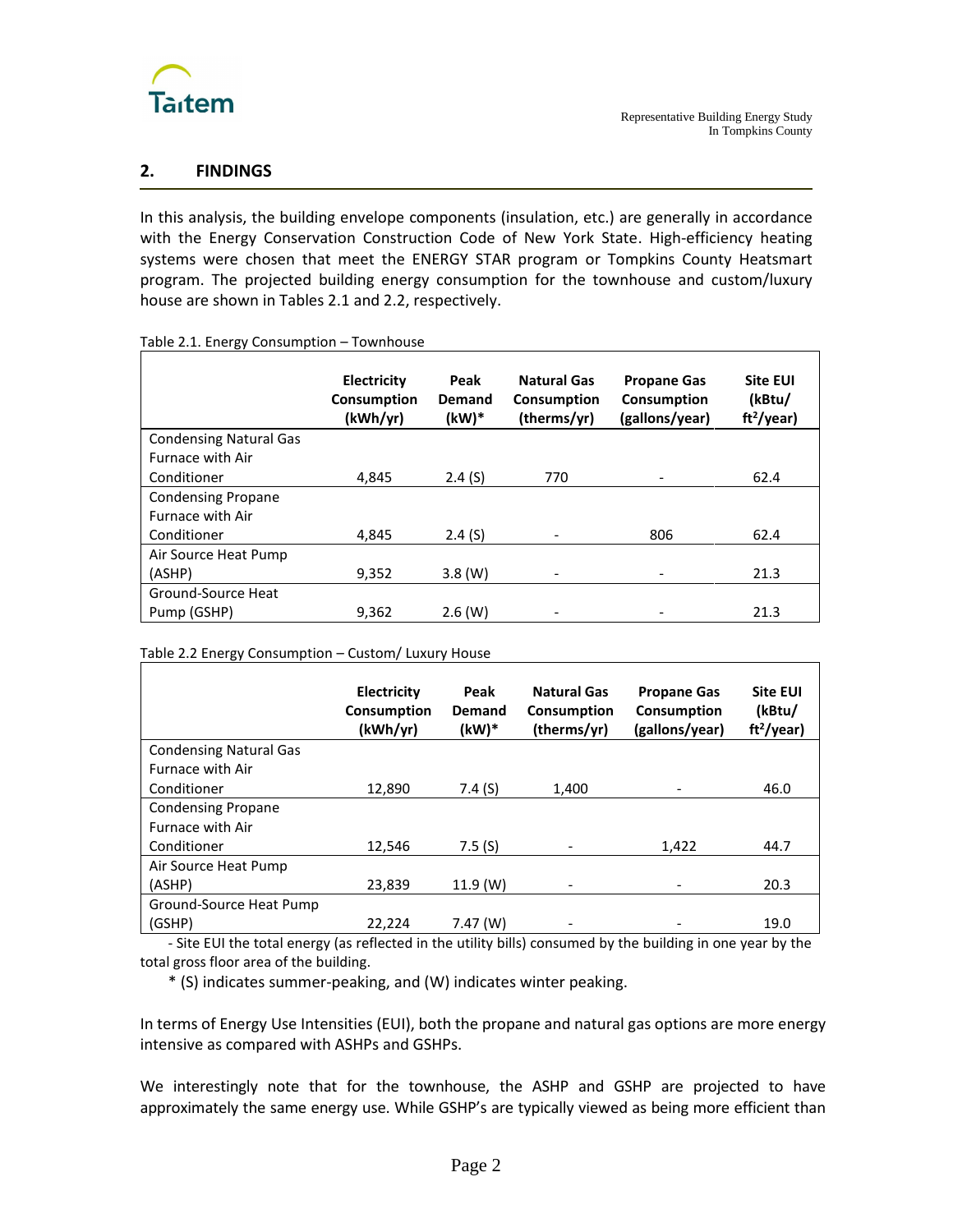

ASHP's, when ASHP's are applied without ductwork, as we do in the townhouses, there are several efficiency gains. Most importantly, the absence of ductwork reduces fan energy use, and the energy model accounts for this. There are actually other energy efficiency gains as well, which our model does not account for, that may further reduce energy use in real buildings: separate temperature control by room and elimination of duct leakage and conduction losses.

The installed cost, energy cost, equivalent annual cost and carbon emissions for both building types are shown in Tables 2.3 and 2.4, respectively. Equivalent annual cost is a metric that allows assets of different expected life to be compared on an apples-to-apples basis, accounting for both installed cost and energy cost.

|                                   | Installed Cost (\$) | <b>Energy Cost</b><br>(5/yr) | Equivalent<br>Annual Cost (\$) | <b>GHG Emissions</b><br>(Annual Metric<br>Tons of $CO2$ ) |
|-----------------------------------|---------------------|------------------------------|--------------------------------|-----------------------------------------------------------|
| <b>Condensing Natural Gas</b>     |                     |                              |                                |                                                           |
| Furnace with Air Conditioner      | \$10,000            | \$1,537                      | \$2,300                        | $5.8*$                                                    |
| <b>Condensing Propane Furnace</b> |                     |                              |                                |                                                           |
| with Air Conditioner              | \$10,000            | \$2,707                      | \$3,470                        | $6.8*$                                                    |
| Air Source Heat Pump (ASHP)       | \$10,000            | \$1,172                      | \$1,930                        | $2.6***$                                                  |
| Ground-Source Heat Pump           |                     |                              |                                |                                                           |
| (GSHP)                            | \$30,000            | \$1,173                      | \$2,900                        | $2.6***$                                                  |

Table 2.3 Carbon Emissions and Equivalent Annual Cost – Townhouse

|                                     |                     |                    |                  | <b>GHG Emissions</b> |
|-------------------------------------|---------------------|--------------------|------------------|----------------------|
|                                     |                     | <b>Energy Cost</b> | Equivalent       | (Annual Metric       |
|                                     | Installed Cost (\$) | $($ \$/yr $)$      | Annual Cost (\$) | Tons of $CO2$ )      |
| <b>Condensing Natural Gas</b>       |                     |                    |                  |                      |
| <b>Furnace with Air Conditioner</b> | \$25,000            | \$2,919            | \$4,820          | $11.7*$              |
| <b>Condensing Propane Furnace</b>   |                     |                    |                  |                      |
| with Air Conditioner                | \$25,000            | \$5,060            | \$6,960          | $12.6*$              |
| Air Source Heat Pump (ASHP)         | \$30,000            | \$2,708            | \$4,990          | $6.5***$             |
| Ground-Source Heat Pump             |                     |                    |                  |                      |
| (GSHP)                              | \$60,000            | \$2,537            | \$5,980          | $6.1***$             |

Table 2.4 Carbon Emissions and Equivalent Annual Cost – Custom/Luxury House

\*United states Environmental Protection Agency (EPA). "Emission Factors for Greenhouse Gas Inventories" Table 1 - Stationary Combustion Emission Factors. [https://www.epa.gov/sites/production/files/2015-](https://www.epa.gov/sites/production/files/2015-07/documents/emission-factors_2014.pdf) 07/documents/emission-factors 2014.pdf. Last Updated, April 4, 2014.

\*\* United states Environmental Protection Agency (EPA). "Emission Factors for Greenhouse Gas Inventories" Table 6 – Electricity Emission Factors, eGRID Subregion NPCC Upstate NY. [https://www.epa.gov/sites/production/files/2015-07/documents/emission-factors\\_2014.pdf.](https://www.epa.gov/sites/production/files/2015-07/documents/emission-factors_2014.pdf) Last Updated, April 4, 2014.

The ASHP and GSHP systems have far lower greenhouse gas emissions than the furnace options.

A common fifth heating system is the hot water boiler, also known as hydronic. Hydronic systems were not included in the analysis, because they do not have cooling integrated into them. Cooling is typically provided as a separate system, either ducted or ductless. Installation costs tend to be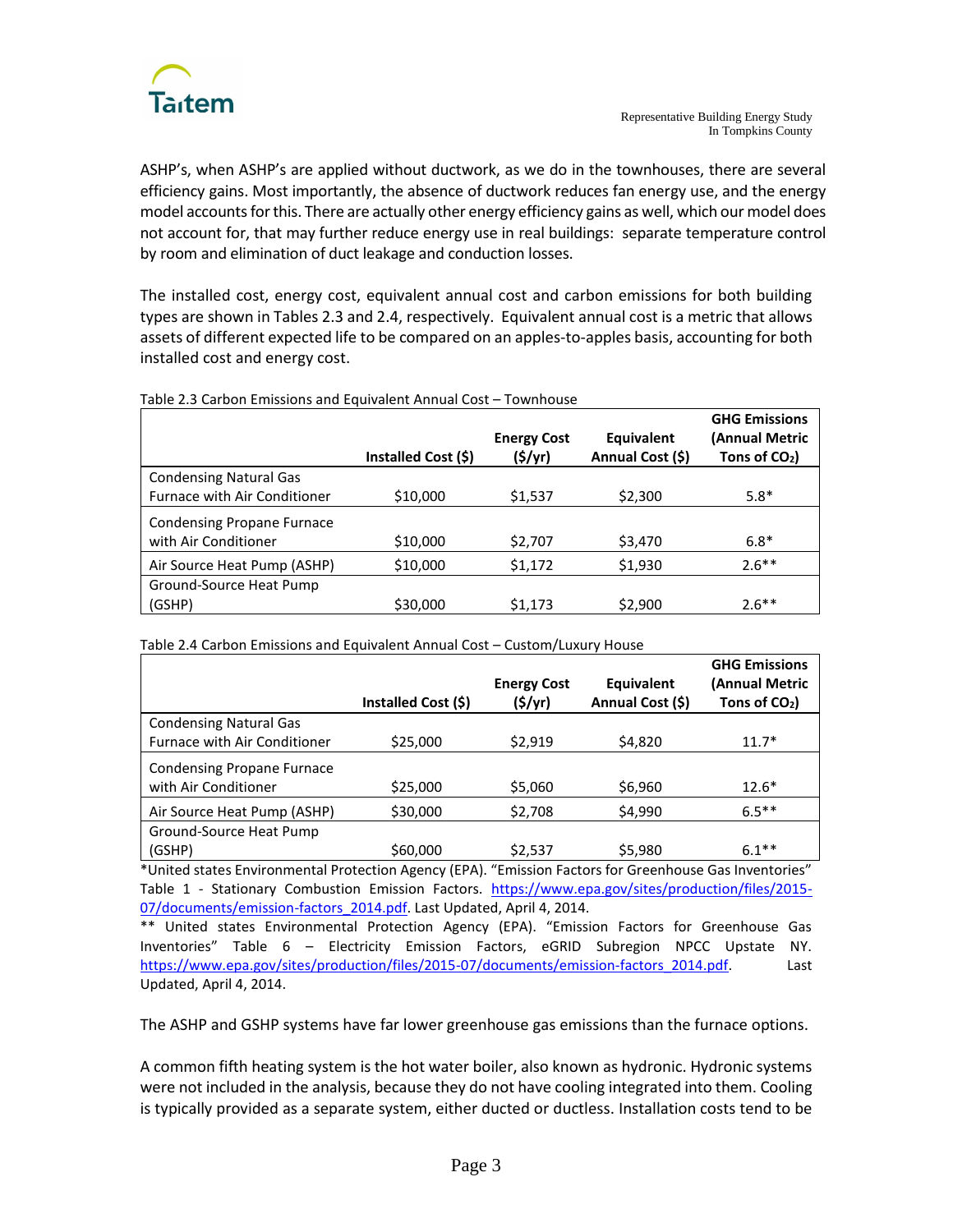

higher than either forced air furnaces with central air conditioning or air source heat pumps. Energy costs are likely similar to those of forced air furnaces with central air conditioning.

# **Non-Cost Tradeoffs**

- ASHP and GSHP systems are safe when compared to the furnaces. There is no risk of carbon monoxide poisoning or gas leakage.
- All systems except for the GSHP system have visible outdoor components, which require cleaning and make noise. The GSHP is extremely quite outdoors and have no visible outdoor components, but has a compressor in the interior equipment that makes noise, typically located in the basement.
- Ductless heat pumps offer better room-by-room temperature control, because each indoor unit has its own thermostat.
- Ductless heat pumps are visible within most rooms of the house.
- Both fossil fuel and electric systems will not work when the electric grid is down. Furnaces need electricity to run fans.
- For the heat pumps, the carbon emissions will be less over time as the renewable energy increases (on-site or off-site), or even may approach or equal zero if homeowners procure renewable electric energy from home or community solar.
- Ductless heat pump indoor units need to be placed in locations to avoid comfort issues. For example, it is important to avoid placing wall-mounted indoor units above such locations as desks or sofas, to avoid cold air falling on occupants in the summer cooling season.
- All-electric homes use electricity for non-heating appliances, such as cooking stoves, clothes dryers, and domestic hot water. These can be electric resistance appliances, or can be highefficiency (such as induction stoves, heat pump clothes dryers, and heat pump water heaters). For the study, we assumed electric resistance appliances, except for the water heaters which were assumed to be heat pump water heaters, which are already widely available and used in Ithaca.

# **Comments on Low-Temperature Operation**

The capacity and efficiency of heat pumps become lower at lower outdoor air temperatures. This is particularly the case with air-source heat pumps (ASHP). However, recent developments in heat pumps have increased both their capacity and efficiency at low outdoor air temperatures.

The design temperature for Tompkins County is -2°F (Table 301.1, New York State Energy Code). This means that, statistically, the temperature is lower than -2°F for 1% of the year. In practice, the temperature frequently does not even get this cold. For example, for the winter of 2016-2017, the very coldest temperature was 1°F. Examining historic records from 1893 to the present, for the Cornell weather station, the normal temperature range on the coldest days of winter (January 11 – 26) is between 15°F and 31°F. In other words, on a typical midwinter day, the temperature ranges from 15°F to 31°F. The mean monthly lowest minimum temperature for the period 1883 to the present, for the coldest month (January) is -7°F. In other words, if the very coldest January temperature is taken for each year since 1893 and averaged, it is -7°F. This is consistent with a 99%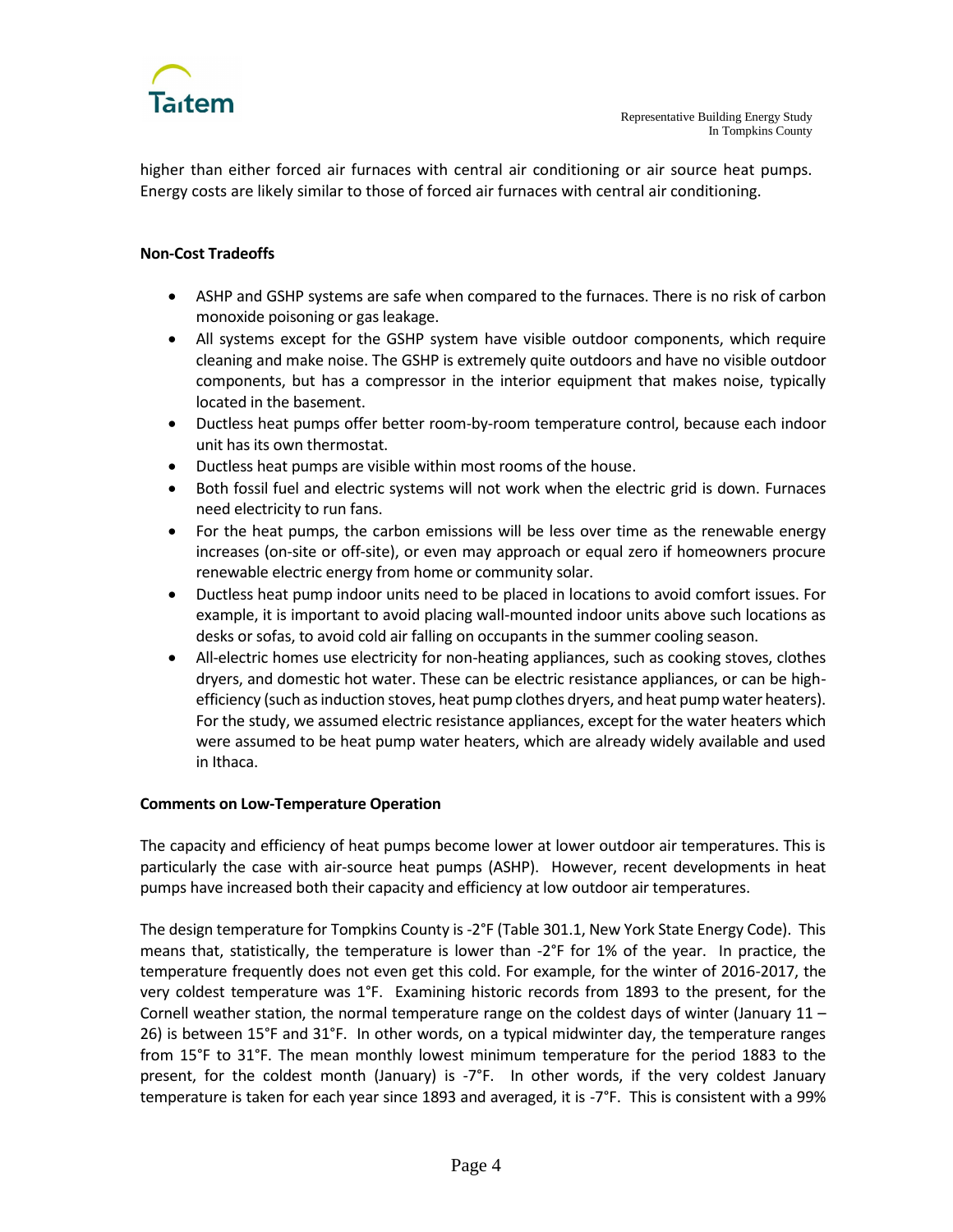

design temperature of -2°F, which is a little warmer because it represents a temperature for which we design heating equipment, but does not represent the very coldest winter temperature, which occurs for just a few hours of the year. For these few hours, it is deemed acceptable for the heating equipment to temporarily not meet the load, in which case the indoor air temperature will dip below the setpoint (typically 70°F) for these few hours. For the same period of the last 124 years, the absolute very coldest single temperature recorded at Cornell was -25°F, in 1957.

(Source for above data, unless indicated: [http://w2.weather.gov/climate/xmacis.php?wfo=bgm\)](http://w2.weather.gov/climate/xmacis.php?wfo=bgm) A common myth is that "heat pumps are not more efficient than electric resistance heat at cold outdoor temperatures." This is simply not the case.

Almost all commercially available air source heat pumps have performance rating data down to -13 F, and continue to operate even colder than that. The average efficiency of nine different air source heat pumps in the NEEP Cold Climate Air Source Heat Pump listing is 1.8 COP, at -13 F, in other words almost twice as efficient as electric resistance heat, a temperature condition that may occur for a few hours once every few decades. COP stands for coefficient of performance, an efficiency metric for heat pumps, defined by the output delivered heat divided by the input energy use. [\(ColdClimateAir-SourceHeatPumpSpecificationListing-Updated 3.24.2017.xlsx](http://neep.org/sites/default/files/ColdClimateAir-SourceHeatPumpSpecificationListing-Updated%203.24.2017.xlsx) )

# **3. ASSUMPTIONS AND METHODOLOGIES**

The following assumptions are used in this study.

Energy Modeling and Equipment:

- eQUEST, a DOE2.2 based building energy simulation program is used to establish baseline energy use and to determine energy savings for the proposed design alternatives. This advanced program, which was developed under the sponsorship of the U.S. Department of Energy, applies state-of-the-art features that allow a modeler to enter key characteristics for the building shell, internal gains, and mechanical and electrical systems, along with characteristic operating strategies and schedules. The interactions between all of the different building loads, systems and plants are then simulated in hourly time intervals, using typical long-term average weather data for the location to provide a detailed account of energy consumption and demand. All simulations used Elmira\_ Corning – TMY3 (most recent Typical Meteorological Year) weather data, which represents typical year conditions.
- Four townhouses with two mid and two end units are considered. In other words, the energy consumption and utility costs in this report are the average of one end and one mid unit.
- For equipment efficiencies, commonly used efficiencies are used. For the gas and propane furnaces, high-efficiency (95%) systems are used, which would qualify for Energy Star. For the air source heat pumps, an efficiency (10 HSPF) is used that complies with the local Tompkins County Heatsmart program, which in turn requires compliance with the NEEP (Northeast Energy Efficiency Partnerships) Cold Climate Heat Pump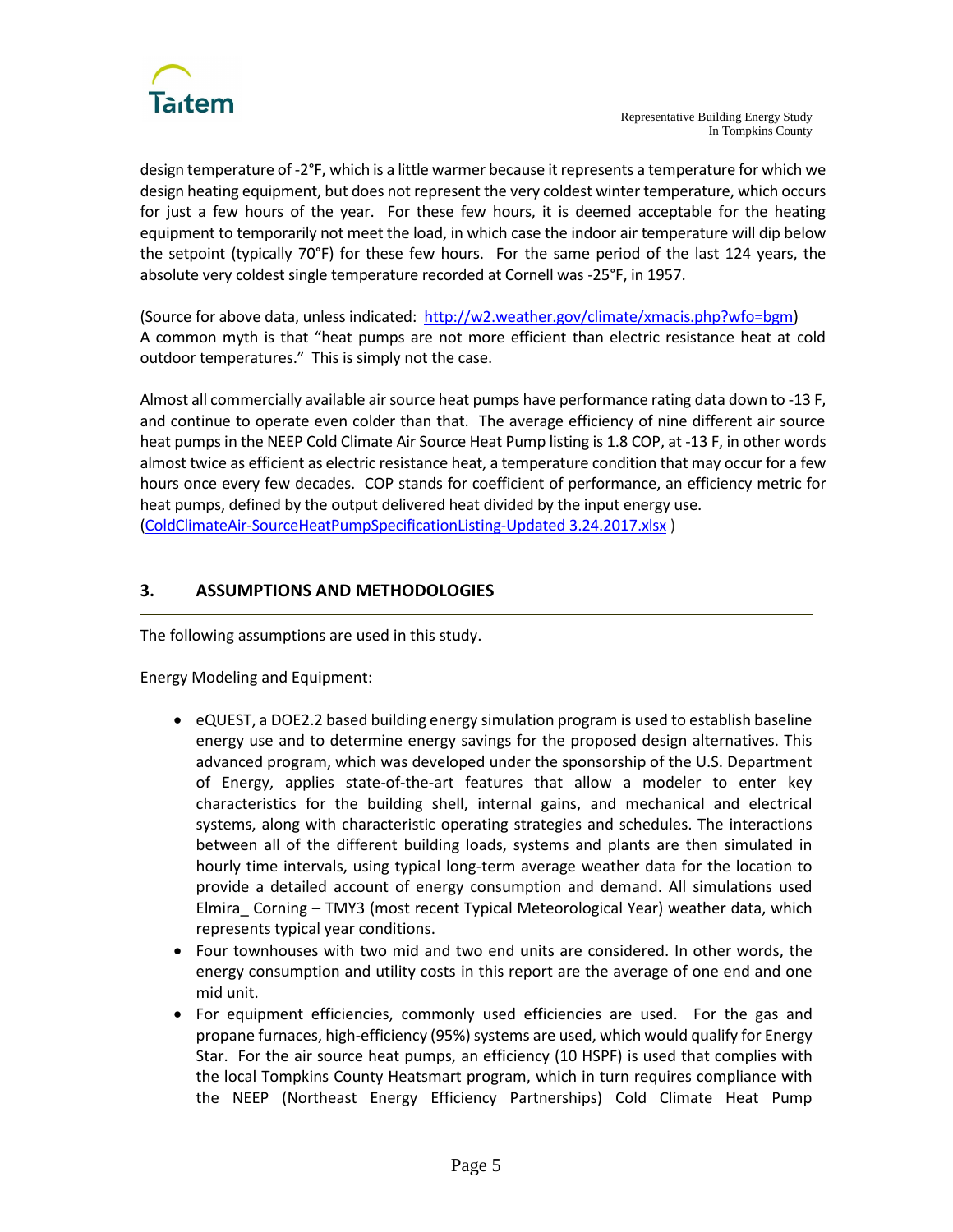

specification. This also complies with Energy Star. For ground source heat pumps, the Energy Star efficiency is used. HSPF stands for Heating Seasonal Performance Factor, an annualized efficiency rating used for air source heat pumps.

- It is important to note that measurably higher furnace efficiencies are not available. One might only find furnaces in the 96-97% range, at best, in other words 1-2% higher than used in this study. However, measurably higher heat pump efficiencies are widely available and are commonly used, as much as 10-20% higher, or more. So, the results are conservative for the heat pumps: It is readily possible to further reduce energy use and carbon emissions by 10-20% or more. Over time, heat pump efficiencies will likely increase even further, whereas furnace efficiencies are limited and will never increase beyond the 97% range, as they are thermodynamically limited by 100%.
- The total conditioned area (square footage) assumed for the townhouse and luxury house are 1,500 and 4,000, respectively.
- Lighting power density (LPD) is assumed as 0.25 W/sf.
- 90 cfm for luxury house and 60 cfm for townhouse continuous ventilation is assumed.
- Furnace energy use includes fan motor equal to a high-efficiency variable speed motor.
- Representative internal equipment loads are used.
- Air-change method (ACH) is used for infiltration, and is assumed to be 0.15 for all the spaces (compliant with the energy code).
- All the HVAC system fans operate as needed in the unit/building.
- In the custom home models, all systems are assumed to be ducted, are located for example in a basement, and have distribution losses.
- In the townhouse models, there is no basement assumed. All systems are located within the thermal envelope, and that there are no distribution losses.
- The air source heat pump in the townhouse is ductless. All other systems are ducted.
- The number of occupants in each building type is assumed to be as 4.
- The homes with furnaces (natural gas and propane) are assumed to use natural gas for appliances such as the stove, clothes dryer, and water heater. The homes with heat pumps are assumed to use electric appliances, specifically an electric resistance clothes dryer, electric resistance stove (not induction), and heat pump water heater.

# Economics:

- Electricity, Natural Gas and Propane rates are assumed to be \$0.106/kWh, \$0.84/Therm and \$ 2.495/Gallon respectively year-around, as experienced rates in the local area. The flat charges assumed for natural gas is \$16.30 /month and for electricity is \$15.10 /month.
- This report does not account for the cost of providing natural gas service to each house. NYSEG will provide 100 feet of natural gas service for free. But in the case of large new developments, there may be a fee, and this will change the economics of the analysis to favor the non-gas alternatives.
- A 3% discount rate is assumed to calculate net present value. (Priya Lavappa, Joshua Kneifel. Energy Price Indices and Discount Factors for Life-Cycle Cost Analysis – 2016, Annual Supplement to NIST Handbook 135, https://www.wbdg.org/FFC/NIST/NISTIR 85-[3273-31.pdf](https://www.wbdg.org/FFC/NIST/NISTIR_85-3273-31.pdf) )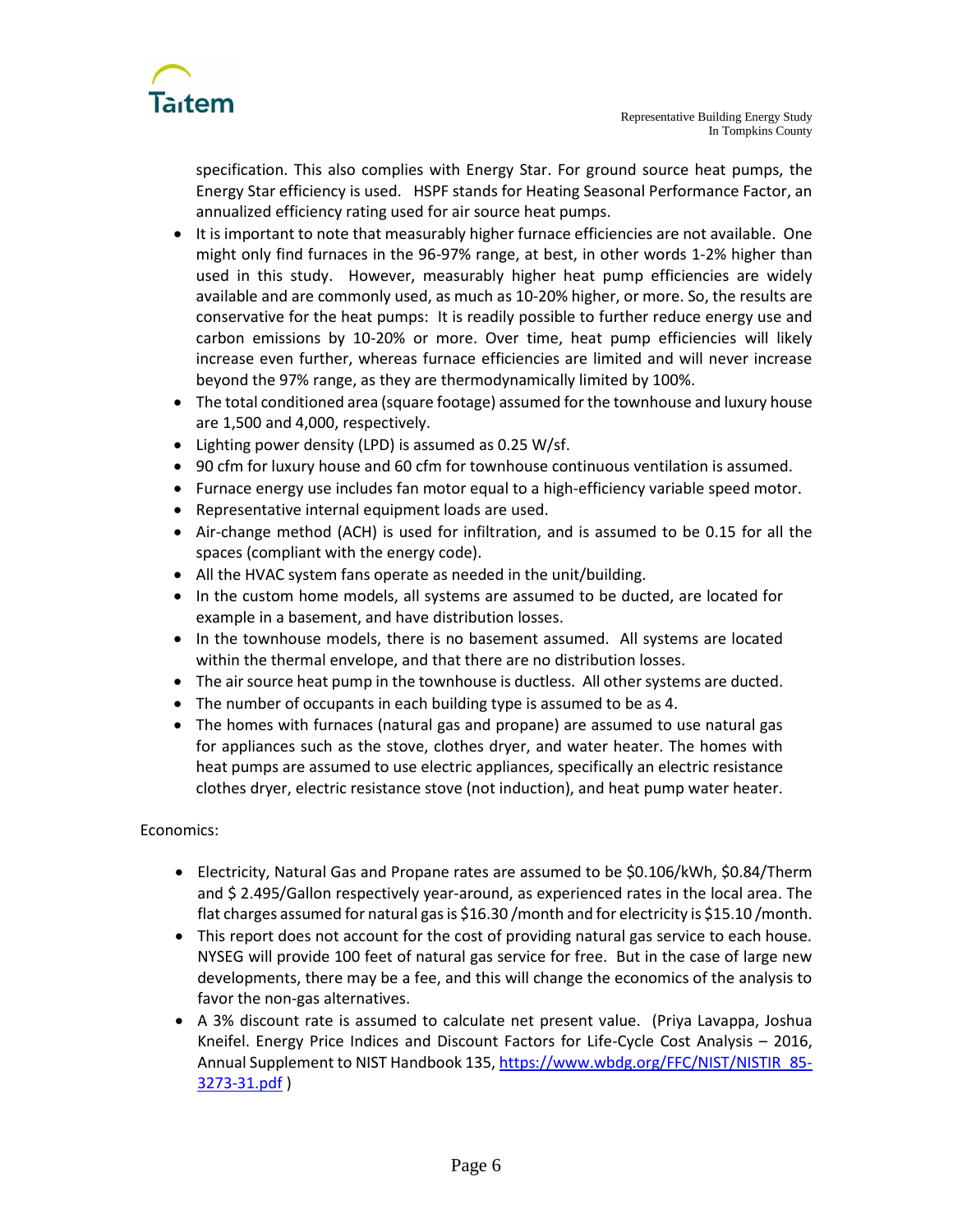

- In this type of analysis, we might typically account for some escalation (inflation) in fuel and electricity costs in coming years. However, current projections of these costs are difficult. In the past few years, these costs have actually come down. So, we do not assume any escalation in our analysis
- Installation costs are difficult to estimate. Even on a single well-defined project, installation costs can vary between contractors by as much as 50%, and depend on market conditions, equipment costs, contractor workload, project size (multiple buildings), and more.

| <b>HVAC systems</b>            | Townhouse | Custom/             |
|--------------------------------|-----------|---------------------|
|                                |           | <b>Luxury House</b> |
| Condensing Gas Furnace and     | \$10,000  | \$25,000            |
| Air Conditioning System        |           |                     |
| Propane Furnace and Air        | \$10,000  | \$25,000            |
| <b>Conditioning System</b>     |           |                     |
| Air Source Heat Pump System    | \$10,000  | \$30,000            |
|                                |           |                     |
| <b>Ground Source Heat Pump</b> | \$30,000  | \$60,000            |
| System                         |           |                     |

# Table 3.2 – Installation Cost - HVAC System

- We surveyed multiple local contractors, past costs for several projects, current equipment pricing, trends, and published literature. Our installed cost estimates are nonetheless approximate. They are mid-range estimates, assuming some economy of scale for multiple new homes being built as part of a development, rather than as a single home. It is important to note that heat pump installed costs have been dropping. Whereas a few years ago, installed costs were commonly \$10-20 per square foot, they are currently reliably below \$10/SF. Although there will be a limit to continued price reductions, we do not believe we have reached pricing associated with a mature market, for heat pumps. In other words, we believe that measurable price reductions will still occur in the next few years, as best practices are refined, and as lower equipment pricing associated with larger quantities are obtained. As an example of how low prices could go, a competitively bid small heat pump (1.5 tons) in a high-performance home was recently fully installed for \$3000. While this is still an outlier, it gives an idea of how affordable heat pumps may become. We anticipate that ductless air source heat pump systems will be measurably lower in installed cost than comparable furnace systems, in the near future. We anticipate that ducted air source heat pump systems will be equal or less than comparable furnace systems, also in the near future. Furnaces, on the other hand, are a mature product without any projected reduction in installed costs.
- The estimated useful life of equipment is difficult to authoritatively establish. Different sources give different estimates. Also, different components of a piece of equipment have different useful lives. For example, a geothermal well field might be expected to last 50-100 years because there are no moving parts and the components are safely buried, whereas the associated indoor ground source heat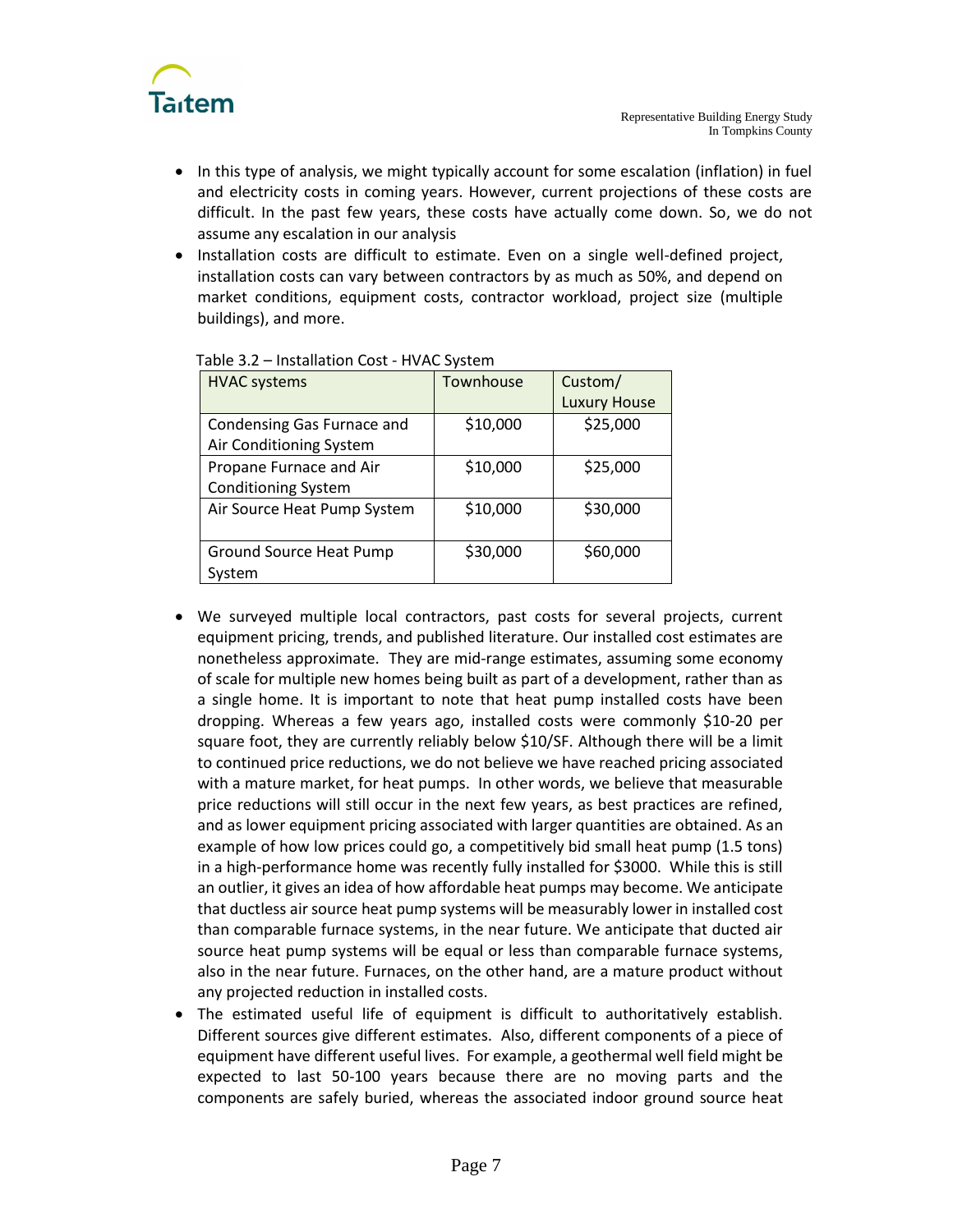

pump that goes with the well field has a shorter life. A furnace might be expected to last 20 years, but its associated air conditioner has a useful life that is estimated to be shorter.

- Combining a variety of sources, we estimate the useful lives to be 25 years for ground source heat pumps, and 17 years for the furnace/AC combination, and also 17 years for air source heat pumps. Some of the sources we used include:
- National Renewable Energy Laboratory. "Energy Analysis." Useful Life, March 22, 2016, [http://www.nrel.gov/analysis/tech\\_footprint.html](http://www.nrel.gov/analysis/tech_footprint.html) (Accessed April 13, 2017)
- ASHRAE Owning and Operating Cost Database, [http://xp20.ashrae.org/publicdatabase/.](http://xp20.ashrae.org/publicdatabase/) (Accessed August 15, 2015)
- NY Home Performance with ENERGY STAR Effective Useful Life of Energy Efficient Measures, NYSERDA, August 2012.
- Data obtained from a survey of the United States by ASHRAE Technical Committee TC 1.8 (Akalin, 1978). Some updates in 1986.
- Alex Lekov, Victor Franco, and Steve Meyers, "Economics of Condensing Gas Furnaces and Water Heaters Potential in Residential Single Family Homes." In the proceedings of American Council for an Energy Efficient Economy. 2010. <http://aceee.org/files/proceedings/2010/data/papers/2226.pdf>
- In order to compare the life cycle costs of GSHP's, for which we assumed a 25-year life, to those for ASHP's and the two types of furnaces, for which we assumed a 17 year life, we multiply the GSHP life cycle cost by 17/25.
- The analysis in this report does not account for subsidies and tax credits that are available for heat pumps. These can be very substantial, to the benefit of heat pumps. For example, the federal investment tax credit for ground source heat pumps has been 30% until recently. A new state subsidy for heat pumps is in the final stages of adoption.
- In estimating the carbon emissions of natural gas equipment, we use a nationalaverage factor from EPA (United states Environmental Protection Agency (EPA). "Emission Factors for Greenhouse Gas Inventories" Table 1 - Stationary Combustion Emission Factors. [https://www.epa.gov/sites/production/files/2015-](https://www.epa.gov/sites/production/files/2015-07/documents/emission-factors_2014.pdf) [07/documents/emission-factors\\_2014.pdf.](https://www.epa.gov/sites/production/files/2015-07/documents/emission-factors_2014.pdf) Last Updated, April 4, 2014.). It should be noted that there is evidence that methane leaks in the natural gas production and distribution system may well result in higher carbon emissions. So, the estimated impact on carbon emissions in this report might be considered as being on the low side.
- The modeling software eQuest accounts for the lower efficiency and capacity of heat pumps at colder outdoor temperatures. For example, the efficiency of the air source heat pump at 5 F outdoor temperature is calculated to be 2.3 COP. Furthermore, the software accounts for the energy required for the periodic defrost that occurs for ASHP systems.
- All equipment is sized with sufficient capacity to meet midwinter heating design loads. The air source heat pumps have electric resistance backup, that is minimally used at outdoor conditions below midwinter design temperatures, and this energy usage is accounted for in the results.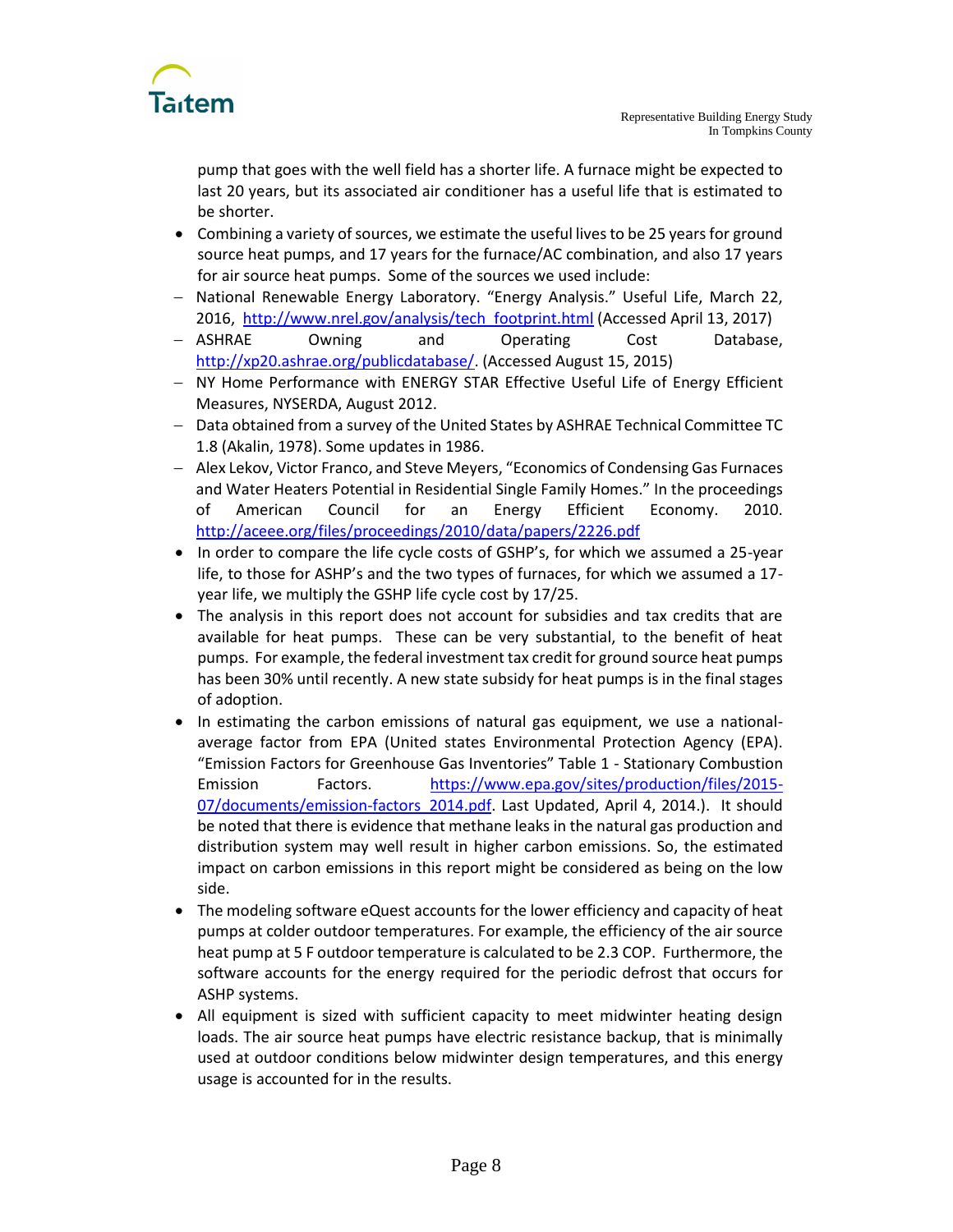

#### **Authors**

#### **Umit Sirt, PE, CEM, BEMP, HBDP Partner, Senior Energy Engineer**

Umit is responsible for managing and overseeing the Energy+Sustainability department, which performs benchmarking, energy studies, advanced energy models and investment-grade energy audits, technical reviews of energy studies, energy master planning, and outreach for energy efficiency. Umit was selected as one of the top 40 engineers in the U.S., under the age of 40, in 2014. Umit brings over 15 years' experience in the thermo-fluid field with a specialty in energy and HVAC-R. He has gained a reputation for quality energy auditing and high-performance design consulting. He is especially interested in building science and energy system assessments with simulation and modeling. He has built compliant energy models and given assistance to design teams for LEED and ESTIDAMA projects. He is one of the first HBDPs (High-performance Building Design Professional) in NY State and is also one of the provisional assessors in ASHRAE'S Building Energy Quotient Pilot Program (called Building bEQ). Umit published an article in ASHRAE Journal in October 2011 that discusses HVAC selection for envelope-dominated buildings. He also had given presentations nationwide that includes net-zero building design, high performing HVAC system selections, elevator controls, and tax deduction in energy efficient commercial buildings. Umit holds a B.S. in Mechanical Engineering from METU in Turkey and an M.E. in Mechanical Engineering from Stevens Institute of Technology in New Jersey.

# **Ian Shapiro, PE, LEED AP Founder, Senior Engineer**

Ian founded Taitem Engineering in 1989. He has led several applied energy conservation research projects, has led many design and energy projects, and has delivered workshops in the area of energy and ventilation. He has also led the development of several computer programs which are used in the HVAC, energy, and indoor air quality fields, including TREAT (Targeted Residential Energy Analysis Tools), which was awarded the 2005 national R&D100 Award. Prior to starting Taitem Engineering, he worked for seven years at Carrier Corporation in Syracuse, where he designed heat pumps and air conditioning equipment, and holds eight patents from this work. He is the co-author of the books *Green Building Illustrated* (2014) and *Energy Audits and Improvements for Commercial Buildings* (2016), both published by Wiley. He has been a visiting lecturer at Cornell University, Tompkins Cortland Community College, and Syracuse University. He holds an undergraduate degree from McGill University, and an M.S. from Columbia University, both in mechanical engineering. Ian is a licensed engineer in the states of New York, Connecticut, Pennsylvania.

# **Vaibhavi Tambe, LEED Green Associate Sustainability Consultant**

Vaibhavi works in the Energy+Sustainability department at Taitem. She is a LEED Green Associate and specializes in building energy modeling for LEED and other applications. She joined Taitem after finishing her M.S. in Built Environment from Arizona State University and her B. Arch. from the University of Pune, India.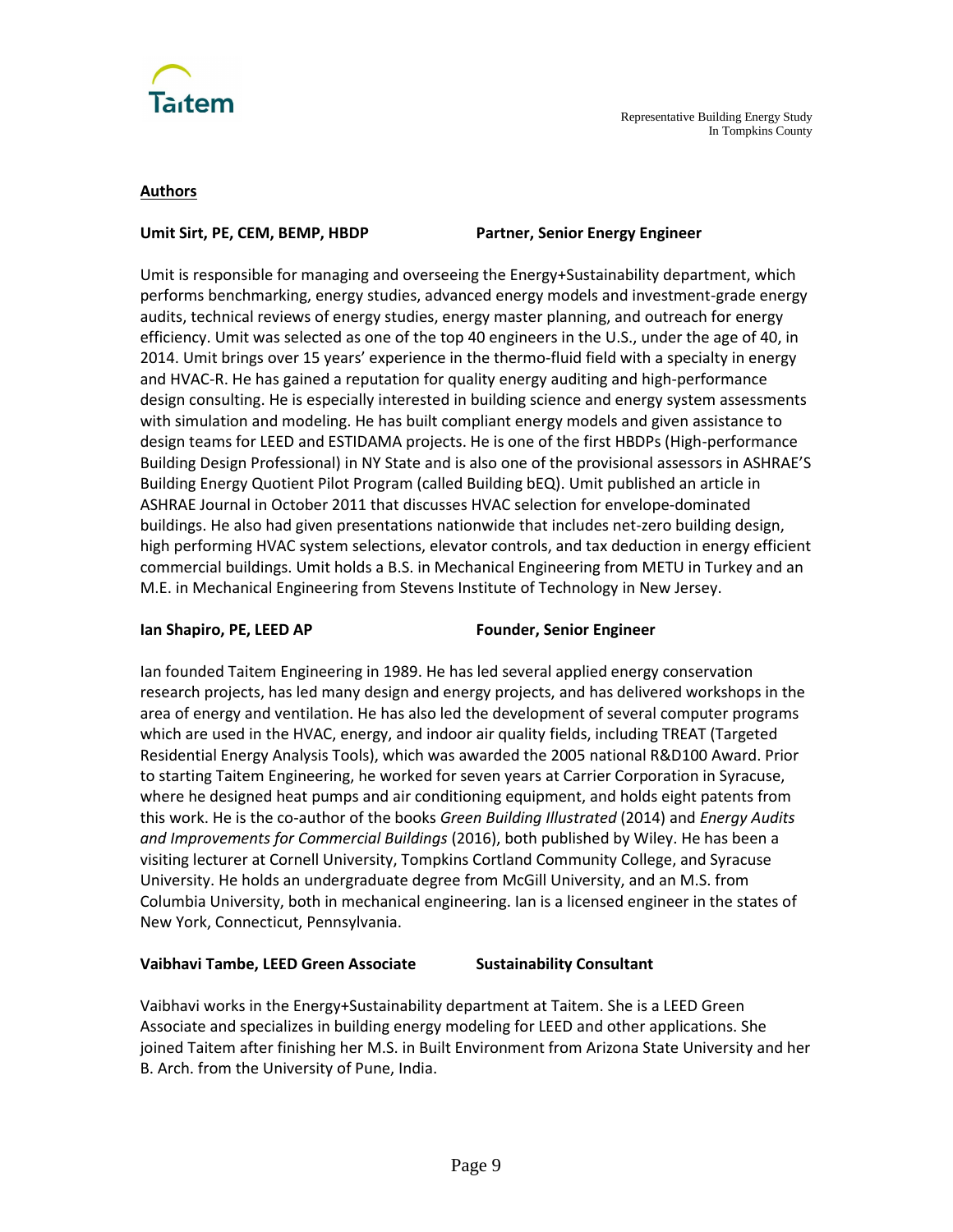

# **APPENDIX A – ENERGY USE AND COSTS FOR DIFFERENT ALTERNATIVES**

# **Townhouse (Mid Unit) - Condensing Gas Furnace and Air Conditioning System**





**Contract** Area Lighting **Task Lighting** Misc. Equipment<br>Exterior Usage  $\Box$ 

Pumps & Aux. **Ventilation Fans** Water Heating Ht Pump Supp.

드

**College** 

Space Heating Refrigeration Heat Rejection Space Cooling

|                    | Jan                      | Feb   | Mar   | Apr   | May   | Jun                      | Jul                      | Aug                      | <b>Sep</b>               | Oct                      | <b>Nov</b>               | <b>Dec</b>               | <b>Total</b>             |
|--------------------|--------------------------|-------|-------|-------|-------|--------------------------|--------------------------|--------------------------|--------------------------|--------------------------|--------------------------|--------------------------|--------------------------|
| Space Cool         | $\overline{\phantom{a}}$ |       |       | ٠     | 14.9  | 103.2                    | 161.7                    | 136.3                    | 29.3                     | ٠                        | $\overline{\phantom{0}}$ | $\overline{\phantom{a}}$ | 445.4                    |
| Heat Reject.       |                          |       |       |       |       | ۰                        |                          |                          |                          | ۰                        | ۰                        | $\overline{\phantom{a}}$ |                          |
| Refrigeration      | $\overline{\phantom{a}}$ |       |       | ۰     | ۰     | ۰                        | ۰                        | ۰                        | ۰                        |                          | -                        | $\overline{a}$           |                          |
| Space Heat         | $\overline{\phantom{0}}$ |       |       | ۰     | ۰     | $\overline{\phantom{0}}$ | $\overline{\phantom{0}}$ | $\overline{\phantom{0}}$ | $\overline{\phantom{0}}$ | ۰                        | $\overline{\phantom{a}}$ | $\overline{\phantom{a}}$ | $\overline{\phantom{a}}$ |
| HP Supp.           | ٠                        |       |       |       |       | $\overline{\phantom{0}}$ |                          | ۰                        | $\overline{\phantom{0}}$ | ٠                        | $\overline{\phantom{0}}$ |                          |                          |
| <b>Hot Water</b>   |                          |       |       |       | ۰     | $\overline{\phantom{a}}$ |                          | ۰                        |                          | $\overline{\phantom{a}}$ | $\overline{\phantom{a}}$ | $\overline{\phantom{a}}$ |                          |
| Vent. Fans         | 149.5                    | 129.5 | 103.7 | 48.9  | 20.2  | 38.0                     | 56.9                     | 49.4                     | 18.1                     | 25.5                     | 70.0                     | 132.3                    | 841.9                    |
| Pumps & Aux.       | 37.2                     | 33.6  | 32.8  | 25.6  | 8.5   | 2.2                      | 0.9                      | 0.1                      | 8.9                      | 21.1                     | 31.4                     | 36.9                     | 239.3                    |
| Ext. Usage         | 27.9                     | 25.2  | 27.9  | 27.0  | 27.9  | 27.0                     | 27.9                     | 27.9                     | 27.0                     | 27.9                     | 27.0                     | 27.9                     | 328.5                    |
| Misc. Equip.       | 156.9                    | 141.7 | 156.9 | 151.8 | 156.9 | 151.8                    | 156.9                    | 156.9                    | 151.8                    | 156.9                    | 151.8                    |                          | 156.9 1.847.0            |
| <b>Task Lights</b> |                          |       |       | ۰     | ۰     | ۰                        | ۰                        |                          | ۰                        |                          | $\overline{a}$           | $\overline{\phantom{a}}$ |                          |
| Area Lights        | 29.1                     | 26.3  | 29.1  | 28.1  | 29.1  | 28.1                     | 29.1                     | 29.1                     | 28.1                     | 29.1                     | 28.1                     | 29.1                     | 342.2                    |
| <b>Total</b>       | 400.6                    | 356.2 | 350.3 | 281.4 | 257.5 | 350.3                    | 433.3                    | 399.7                    | 263.2                    | 260.5                    | 308.3                    | 383.0                    | 4.044.3                  |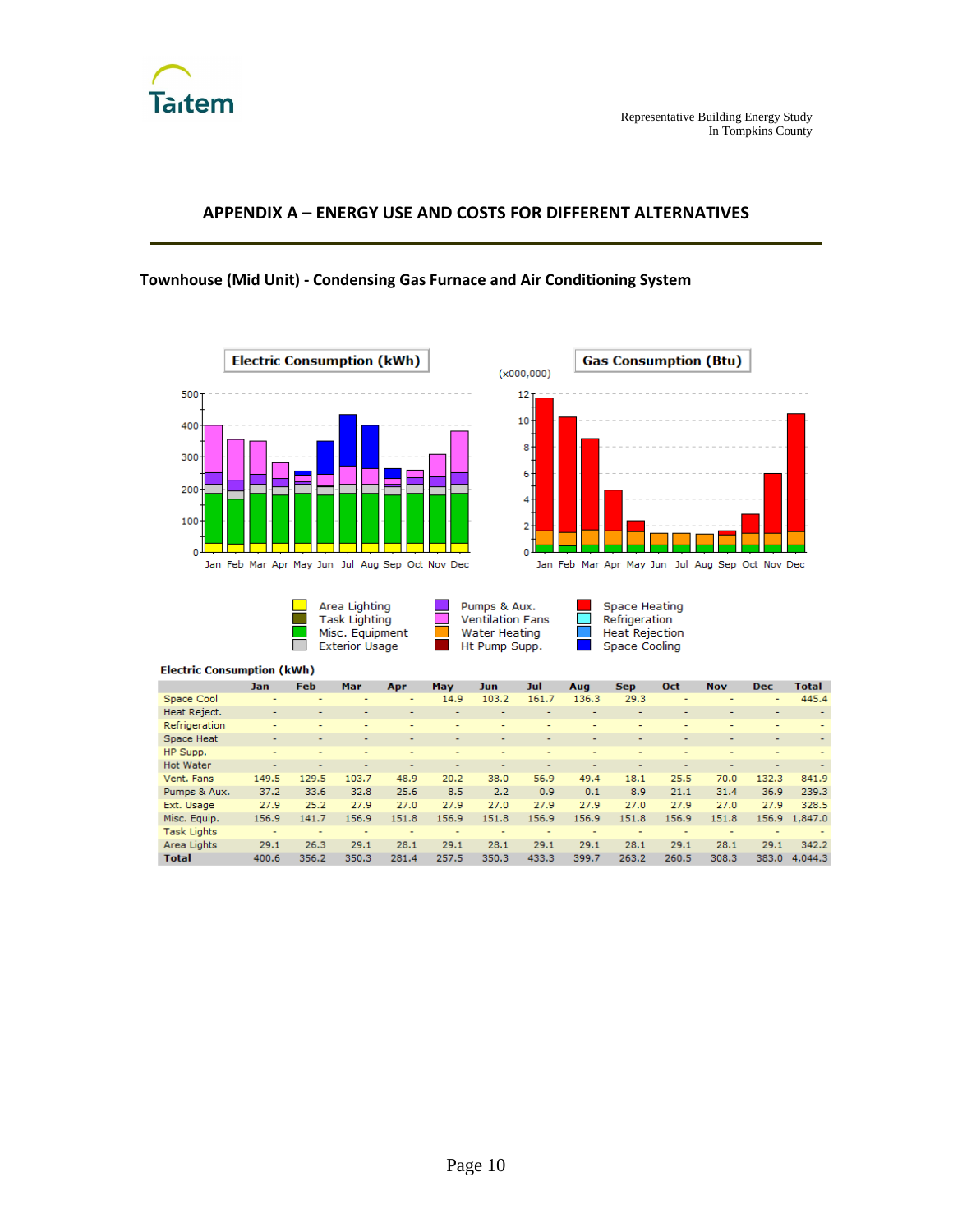

| Gas Consumption (Btu x000,000) |  |  |
|--------------------------------|--|--|
|                                |  |  |

|                    | Jan                      | <b>Feb</b>               | Mar  | Apr  | <b>May</b>               | <b>Jun</b>               | Jul  | Aug                      | <b>Sep</b>               | Oct                      | <b>Nov</b>               | <b>Dec</b>               | <b>Total</b>             |
|--------------------|--------------------------|--------------------------|------|------|--------------------------|--------------------------|------|--------------------------|--------------------------|--------------------------|--------------------------|--------------------------|--------------------------|
| Space Cool         |                          |                          | -    | -    | -                        | ۰                        |      |                          | $\overline{\phantom{a}}$ | -                        | $\overline{\phantom{0}}$ | $\overline{a}$           |                          |
| Heat Reject.       | $\overline{\phantom{a}}$ |                          |      |      | -                        | $\overline{\phantom{0}}$ | -    |                          | -                        |                          |                          |                          |                          |
| Refrigeration      |                          |                          |      |      |                          |                          |      |                          | ۰                        | ۰                        | -                        | $\overline{\phantom{a}}$ |                          |
| Space Heat         | 10.02                    | 8.72                     | 6.91 | 3.07 | 0.78                     | 0.03                     | ۰    | ٠                        | 0.27                     | 1.49                     | 4.55                     | 8.89                     | 44.72                    |
| HP Supp.           | ۰                        | $\overline{\phantom{0}}$ | ۰    | ۰    | $\overline{\phantom{0}}$ | $\overline{\phantom{0}}$ |      | $\overline{\phantom{0}}$ | $\overline{\phantom{0}}$ | $\overline{a}$           |                          | ۰                        |                          |
| <b>Hot Water</b>   | 1.09                     | 1.02                     | 1.13 | 1.07 | 1.01                     | 0.89                     | 0.84 | 0.80                     | 0.77                     | 0.85                     | 0.89                     | 1.01                     | 11.36                    |
| Vent. Fans         |                          |                          | -    |      |                          |                          |      |                          |                          | -                        |                          |                          |                          |
| Pumps & Aux.       |                          |                          |      | ٠    |                          |                          |      |                          | -                        |                          | -                        |                          | $\overline{\phantom{a}}$ |
| Ext. Usage         | $\overline{\phantom{0}}$ |                          | ۰    | ۰    | -                        | -                        | -    | $\overline{\phantom{a}}$ | $\overline{\phantom{0}}$ | -                        | $\overline{\phantom{0}}$ | ٠                        |                          |
| Misc. Equip.       | 0.57                     | 0.52                     | 0.57 | 0.56 | 0.57                     | 0.56                     | 0.57 | 0.57                     | 0.56                     | 0.57                     | 0.56                     | 0.57                     | 6.75                     |
| <b>Task Lights</b> |                          |                          | -    | -    |                          | -                        |      |                          | -                        | -                        |                          |                          |                          |
| Area Lights        | $\overline{\phantom{a}}$ |                          | -    |      |                          | -                        |      |                          | ۰                        | $\overline{\phantom{a}}$ |                          |                          |                          |
| <b>Total</b>       | 11.68                    | 10.26                    | 8.61 | 4.69 | 2.36                     | 1.47                     | 1.42 | 1.37                     | 1.60                     | 2.90                     | 6.00                     | 10.47                    | 62.83                    |

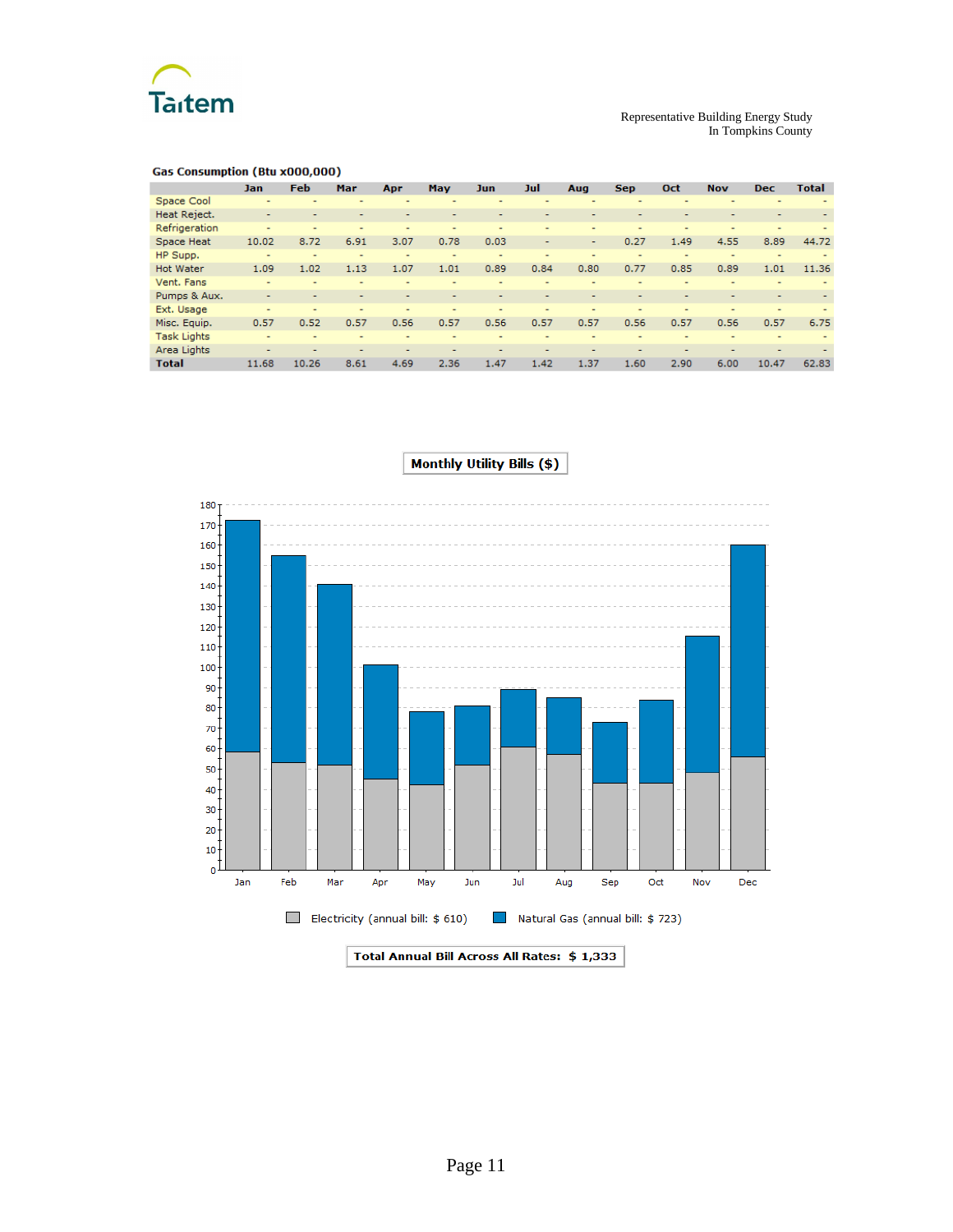

# **Townhouse (Mid Unit) - Propane Furnace and Air Conditioning System**







Pumps & Aux.<br>Ventilation Fans **Water Heating** Ht Pump Supp.

Space Heating<br>Refrigeration **Heat Rejection** Space Cooling

|                    | Jan                      | <b>Feb</b> | Mar                      | Apr                      | <b>May</b>               | Jun   | Jul                      | Aug                      | <b>Sep</b>               | Oct                      | <b>Nov</b>               | <b>Dec</b>               | Total                    |
|--------------------|--------------------------|------------|--------------------------|--------------------------|--------------------------|-------|--------------------------|--------------------------|--------------------------|--------------------------|--------------------------|--------------------------|--------------------------|
| Space Cool         | $\overline{a}$           | -          | -                        | ۰                        | 14.9                     | 103.2 | 161.8                    | 136.3                    | 29.3                     | $\overline{\phantom{0}}$ | ۰                        | $\overline{\phantom{a}}$ | 445.5                    |
| Heat Reject.       | $\overline{\phantom{a}}$ |            | -                        | -                        | -                        | -     |                          | $\overline{\phantom{a}}$ | -                        | $\overline{\phantom{0}}$ |                          | $\overline{\phantom{0}}$ |                          |
| Refrigeration      |                          |            |                          | -                        |                          |       |                          | $\overline{\phantom{a}}$ | ۰                        |                          | $\overline{\phantom{a}}$ |                          |                          |
| Space Heat         | ٠                        |            | ۰                        | -                        | ٠                        | ۰     | ۰                        | ٠                        | ۰                        | ۰                        | ٠                        | $\overline{\phantom{a}}$ | $\overline{\phantom{a}}$ |
| HP Supp.           | -                        |            | -                        | -                        | -                        | -     | -                        | $\overline{\phantom{a}}$ | -                        | -                        |                          | $\overline{\phantom{0}}$ |                          |
| <b>Hot Water</b>   | $\blacksquare$           |            |                          | $\overline{\phantom{0}}$ | $\overline{\phantom{0}}$ | -     | $\overline{\phantom{0}}$ |                          | $\overline{\phantom{0}}$ | $\overline{\phantom{0}}$ | $\overline{\phantom{0}}$ |                          |                          |
| Vent. Fans         | 149.5                    | 129.5      | 103.7                    | 48.9                     | 20.2                     | 38.0  | 56.9                     | 49.4                     | 18.1                     | 25.5                     | 70.0                     | 132.3                    | 842.0                    |
| Pumps & Aux.       | 37.2                     | 33.6       | 32.8                     | 25.6                     | 8.5                      | 2.2   | 0.9                      | 0.1                      | 8.9                      | 21.1                     | 31.4                     | 36.9                     | 239.3                    |
| Ext. Usage         | 27.9                     | 25.2       | 27.9                     | 27.0                     | 27.9                     | 27.0  | 27.9                     | 27.9                     | 27.0                     | 27.9                     | 27.0                     | 27.9                     | 328.5                    |
| Misc. Equip.       | 156.9                    | 141.7      | 156.9                    | 151.9                    | 156.9                    | 151.9 | 156.9                    | 156.9                    | 151.9                    | 156.9                    | 151.9                    |                          | 156.9 1,847.7            |
| <b>Task Lights</b> | $\overline{a}$           | -          | $\overline{\phantom{0}}$ | ۰                        | $\overline{\phantom{0}}$ |       | -                        | $\overline{a}$           | $\overline{\phantom{0}}$ | ۰                        | ۰                        | $\overline{\phantom{0}}$ |                          |
| Area Lights        | 29.1                     | 26.3       | 29.1                     | 28.1                     | 29.1                     | 28.1  | 29.1                     | 29.1                     | 28.1                     | 29.1                     | 28.1                     | 29.1                     | 342.2                    |
| <b>Total</b>       | 400.7                    | 356.3      | 350.3                    | 281.5                    | 257.5                    | 350.4 | 433.4                    | 399.8                    | 263.3                    | 260.5                    | 308.4                    | 383.0                    | 4,045.2                  |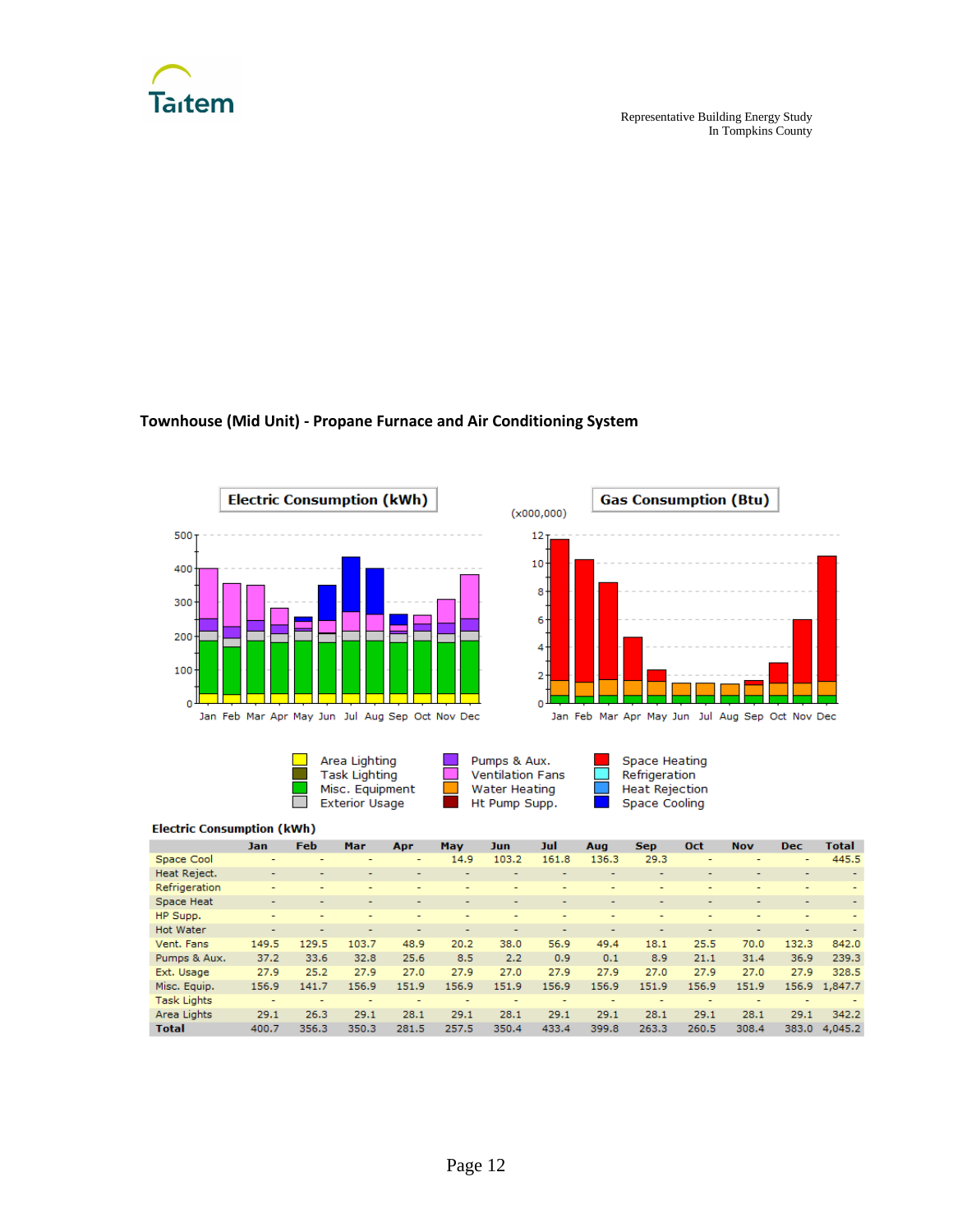

#### **Gas Consumption (Btu x000,000)**

|                    | Jan                      | Feb   | Mar  | Apr                      | <b>May</b>               | <b>Jun</b>               | Jul  | Aug                      | <b>Sep</b>               | Oct                      | <b>Nov</b>               | <b>Dec</b> | <b>Total</b> |
|--------------------|--------------------------|-------|------|--------------------------|--------------------------|--------------------------|------|--------------------------|--------------------------|--------------------------|--------------------------|------------|--------------|
| Space Cool         | $\overline{\phantom{0}}$ |       |      | ۰                        |                          |                          |      | $\overline{\phantom{0}}$ | ۰                        |                          |                          |            |              |
| Heat Reject.       |                          |       |      |                          |                          | -                        |      |                          |                          |                          |                          |            |              |
| Refrigeration      | ۰                        |       | ۰    |                          | ۰                        | ۰                        |      | ٠                        | ۰                        | ۰.                       | ۰                        |            |              |
| Space Heat         | 10.02                    | 8.72  | 6.91 | 3.07                     | 0.78                     | 0.03                     | ٠    | ٠                        | 0.27                     | 1.49                     | 4.55                     | 8.89       | 44.72        |
| HP Supp.           | ۰                        |       | ٠    | -                        | ٠                        | -                        |      | ٠                        | ۰                        | ٠                        |                          |            |              |
| <b>Hot Water</b>   | 1.09                     | 1.02  | 1.13 | 1.07                     | 1.01                     | 0.89                     | 0.84 | 0.80                     | 0.77                     | 0.85                     | 0.89                     | 1.01       | 11.36        |
| Vent. Fans         |                          |       | -    |                          | $\overline{\phantom{0}}$ | $\overline{\phantom{0}}$ | -    | $\overline{\phantom{a}}$ | -                        |                          | $\overline{\phantom{0}}$ |            |              |
| Pumps & Aux.       | $\overline{\phantom{0}}$ |       |      | -                        | -                        | $\overline{\phantom{a}}$ | -    | $\overline{\phantom{a}}$ | $\overline{\phantom{a}}$ |                          |                          |            |              |
| Ext. Usage         | -                        |       |      |                          |                          |                          |      | -                        | -                        |                          |                          |            |              |
| Misc. Equip.       | 0.57                     | 0.52  | 0.57 | 0.56                     | 0.57                     | 0.56                     | 0.57 | 0.57                     | 0.56                     | 0.57                     | 0.56                     | 0.57       | 6.75         |
| <b>Task Lights</b> | ٠                        |       |      | -                        |                          | -                        |      | $\overline{\phantom{0}}$ | $\overline{\phantom{0}}$ |                          |                          |            |              |
| Area Lights        | $\overline{\phantom{0}}$ |       |      | $\overline{\phantom{0}}$ | -                        | -                        | -    | $\overline{\phantom{0}}$ | $\overline{\phantom{0}}$ | $\overline{\phantom{0}}$ |                          |            |              |
| <b>Total</b>       | 11.68                    | 10.26 | 8.61 | 4.69                     | 2.36                     | 1.47                     | 1.42 | 1.37                     | 1.60                     | 2.90                     | 6.00                     | 10.47      | 62.83        |



**Monthly Utility Bills (\$)**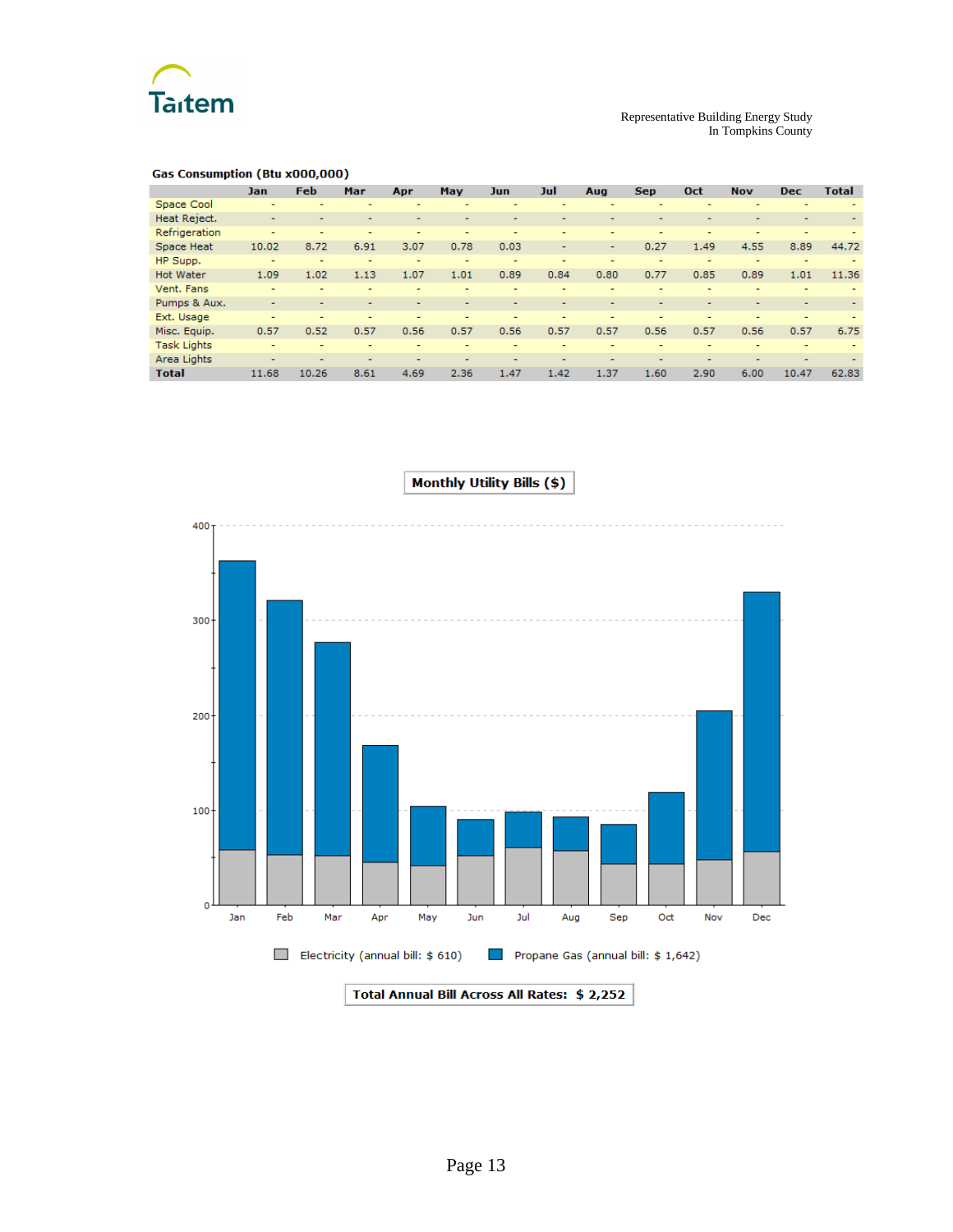

Representative Building Energy Study In Tompkins County

Refrigeration<br>Heat Rejection<br>Space Cooling

# **Townhouse (Mid Unit) - Air Source Heat Pump (ASHP)**





|                    | Jan                      | <b>Feb</b>               | Mar                      | Apr                      | May                      | Jun  | Jul                      | Aug                      | <b>Sep</b>               | <b>Oct</b>               | <b>Nov</b>               | <b>Dec</b>               | <b>Total</b>             |
|--------------------|--------------------------|--------------------------|--------------------------|--------------------------|--------------------------|------|--------------------------|--------------------------|--------------------------|--------------------------|--------------------------|--------------------------|--------------------------|
|                    |                          |                          |                          |                          |                          |      |                          |                          |                          |                          |                          |                          |                          |
| Space Cool         | ۰                        |                          | ۰                        | ۰                        | 0.00                     | 0.04 | 0.06                     | 0.05                     | 0.00                     | ۰                        |                          | ۰                        | 0.16                     |
| Heat Reject.       | $\sim$                   | $\overline{\phantom{a}}$ | $\overline{\phantom{0}}$ | $\overline{\phantom{a}}$ | $\overline{\phantom{a}}$ |      | $\overline{\phantom{a}}$ | $\overline{\phantom{0}}$ | $\overline{\phantom{a}}$ | $\overline{\phantom{a}}$ | $\overline{\phantom{a}}$ | ٠                        | $\overline{\phantom{a}}$ |
| Refrigeration      |                          | $\overline{\phantom{a}}$ | ۰                        | -                        | ۰                        |      | $\overline{\phantom{a}}$ | ۰                        | ۰                        |                          | -                        |                          |                          |
| Space Heat         | 0.72                     | 0.64                     | 0.49                     | 0.19                     | 0.05                     | 0.00 | 0.00                     | ۰                        | 0.02                     | 0.10                     | 0.30                     | 0.64                     | 3.16                     |
| HP Supp.           | 0.01                     | ۰                        | ٠                        | $\overline{\phantom{0}}$ | $\overline{\phantom{a}}$ | -    | $\overline{\phantom{0}}$ | ۰                        | $\overline{\phantom{a}}$ | ۰                        | $\overline{\phantom{a}}$ | ۰                        | 0.01                     |
| <b>Hot Water</b>   | 0.09                     | 0.09                     | 0.09                     | 0.09                     | 0.08                     | 0.07 | 0.07                     | 0.07                     | 0.07                     | 0.07                     | 0.08                     | 0.09                     | 0.96                     |
| Vent. Fans         | 0.07                     | 0.06                     | 0.05                     | 0.03                     | 0.01                     | 0.01 | 0.02                     | 0.02                     | 0.01                     | 0.02                     | 0.04                     | 0.06                     | 0.39                     |
| Pumps & Aux.       | 0.00                     | 0.00                     | 0.01                     | 0.01                     | 0.01                     | 0.00 | 0.00                     | 0.00                     | 0.01                     | 0.01                     | 0.01                     | 0.00                     | 0.06                     |
| Ext. Usage         | 0.03                     | 0.03                     | 0.03                     | 0.03                     | 0.03                     | 0.03 | 0.03                     | 0.03                     | 0.03                     | 0.03                     | 0.03                     | 0.03                     | 0.33                     |
| Misc. Equip.       | 0.23                     | 0.21                     | 0.23                     | 0.22                     | 0.23                     | 0.22 | 0.23                     | 0.23                     | 0.22                     | 0.23                     | 0.22                     | 0.23                     | 2.74                     |
| <b>Task Lights</b> | $\overline{\phantom{a}}$ | $\overline{\phantom{0}}$ | $\overline{\phantom{0}}$ | $\overline{\phantom{a}}$ | $\overline{\phantom{a}}$ | ۰    | $\overline{\phantom{a}}$ | $\overline{\phantom{a}}$ | $\overline{\phantom{a}}$ | $\overline{\phantom{0}}$ | $\overline{\phantom{a}}$ | $\overline{\phantom{a}}$ |                          |
| Area Lights        | 0.03                     | 0.03                     | 0.03                     | 0.03                     | 0.03                     | 0.03 | 0.03                     | 0.03                     | 0.03                     | 0.03                     | 0.03                     | 0.03                     | 0.34                     |
| <b>Total</b>       | 1.19                     | 1.05                     | 0.93                     | 0.60                     | 0.44                     | 0.41 | 0.44                     | 0.42                     | 0.39                     | 0.49                     | 0.70                     | 1.08                     | 8.15                     |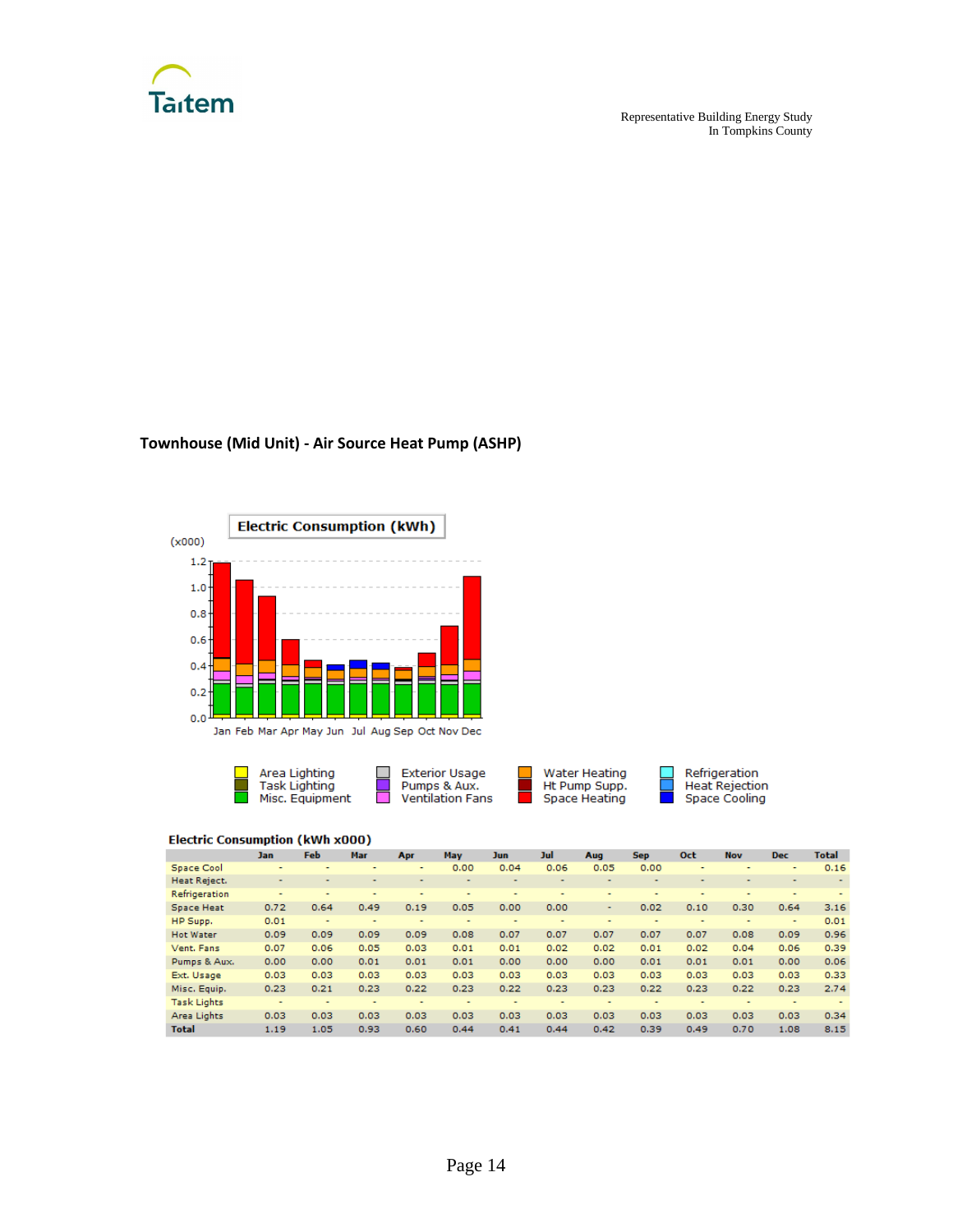



Total Annual Bill Across All Rates: \$1,045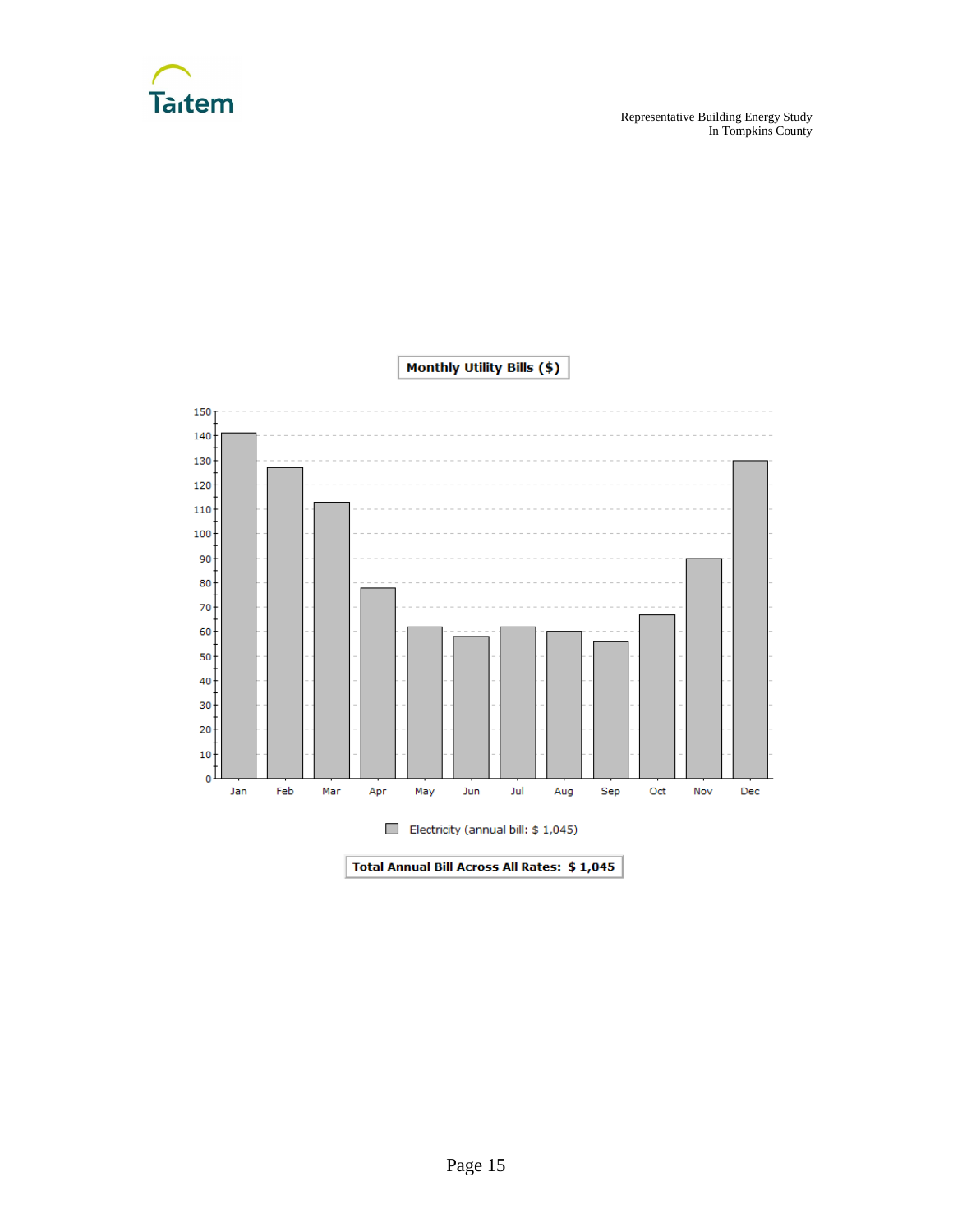

# **Townhouse (Mid Unit) - Ground Source Heat Pump (GSHP)**



| Area Lighting         | Pumps & Aux.            | Space Heating         |
|-----------------------|-------------------------|-----------------------|
| <b>Task Lighting</b>  | <b>Ventilation Fans</b> | Refrigeration         |
| Misc. Equipment       | Water Heating           | <b>Heat Rejection</b> |
| <b>Exterior Usage</b> | Ht Pump Supp.           | Space Cooling         |

|                    | <b>Jan</b> | <b>Feb</b> | Mar  | Apr  | May  | <b>Jun</b> | Jul                      | Aug                      | <b>Sep</b> | <b>Oct</b>               | <b>Nov</b> | <b>Dec</b>               | <b>Total</b>             |
|--------------------|------------|------------|------|------|------|------------|--------------------------|--------------------------|------------|--------------------------|------------|--------------------------|--------------------------|
| Space Cool         |            | -          | -    | ۰    | 0.00 | 0.04       | 0.07                     | 0.06                     | 0.01       | ٠                        | ۰          | ۰                        | 0.18                     |
| Heat Reject.       | ۰          |            |      |      |      | ۰          |                          |                          |            |                          |            |                          | $\overline{\phantom{a}}$ |
| Refrigeration      | ۰          |            |      |      | ۰    | -          | -                        | -                        |            |                          | -          | -                        |                          |
| Space Heat         | 0.61       | 0.56       | 0.47 | 0.25 | 0.07 | 0.00       | 0.00                     | $\sim$                   | 0.03       | 0.13                     | 0.34       | 0.58                     | 3.04                     |
| HP Supp.           | ۰          | -          | -    |      | -    | -          |                          |                          | ۰          | $\overline{\phantom{0}}$ | ۰          | ۰                        |                          |
| <b>Hot Water</b>   | 0.10       | 0.09       | 0.09 | 0.09 | 0.08 | 0.07       | 0.07                     | 0.07                     | 0.07       | 0.07                     | 0.08       | 0.09                     | 0.96                     |
| Vent. Fans         | 0.07       | 0.07       | 0.05 | 0.03 | 0.01 | 0.01       | 0.02                     | 0.01                     | 0.01       | 0.02                     | 0.04       | 0.07                     | 0.41                     |
| Pumps & Aux.       | 0.02       | 0.02       | 0.02 | 0.01 | 0.01 | 0.00       | 0.01                     | 0.01                     | 0.00       | 0.01                     | 0.01       | 0.02                     | 0.13                     |
| Ext. Usage         | 0.03       | 0.03       | 0.03 | 0.03 | 0.03 | 0.03       | 0.03                     | 0.03                     | 0.03       | 0.03                     | 0.03       | 0.03                     | 0.33                     |
| Misc. Equip.       | 0.23       | 0.21       | 0.23 | 0.22 | 0.23 | 0.22       | 0.23                     | 0.23                     | 0.22       | 0.23                     | 0.22       | 0.23                     | 2.74                     |
| <b>Task Lights</b> | ۰          | -          | -    |      | -    | -          | $\overline{\phantom{0}}$ | $\overline{\phantom{0}}$ |            | $\overline{\phantom{a}}$ | -          | $\overline{\phantom{0}}$ |                          |
| Area Lights        | 0.03       | 0.03       | 0.03 | 0.03 | 0.03 | 0.03       | 0.03                     | 0.03                     | 0.03       | 0.03                     | 0.03       | 0.03                     | 0.34                     |
| <b>Total</b>       | 1.08       | 0.99       | 0.93 | 0.65 | 0.47 | 0.41       | 0.45                     | 0.43                     | 0.39       | 0.52                     | 0.75       | 1.05                     | 8.12                     |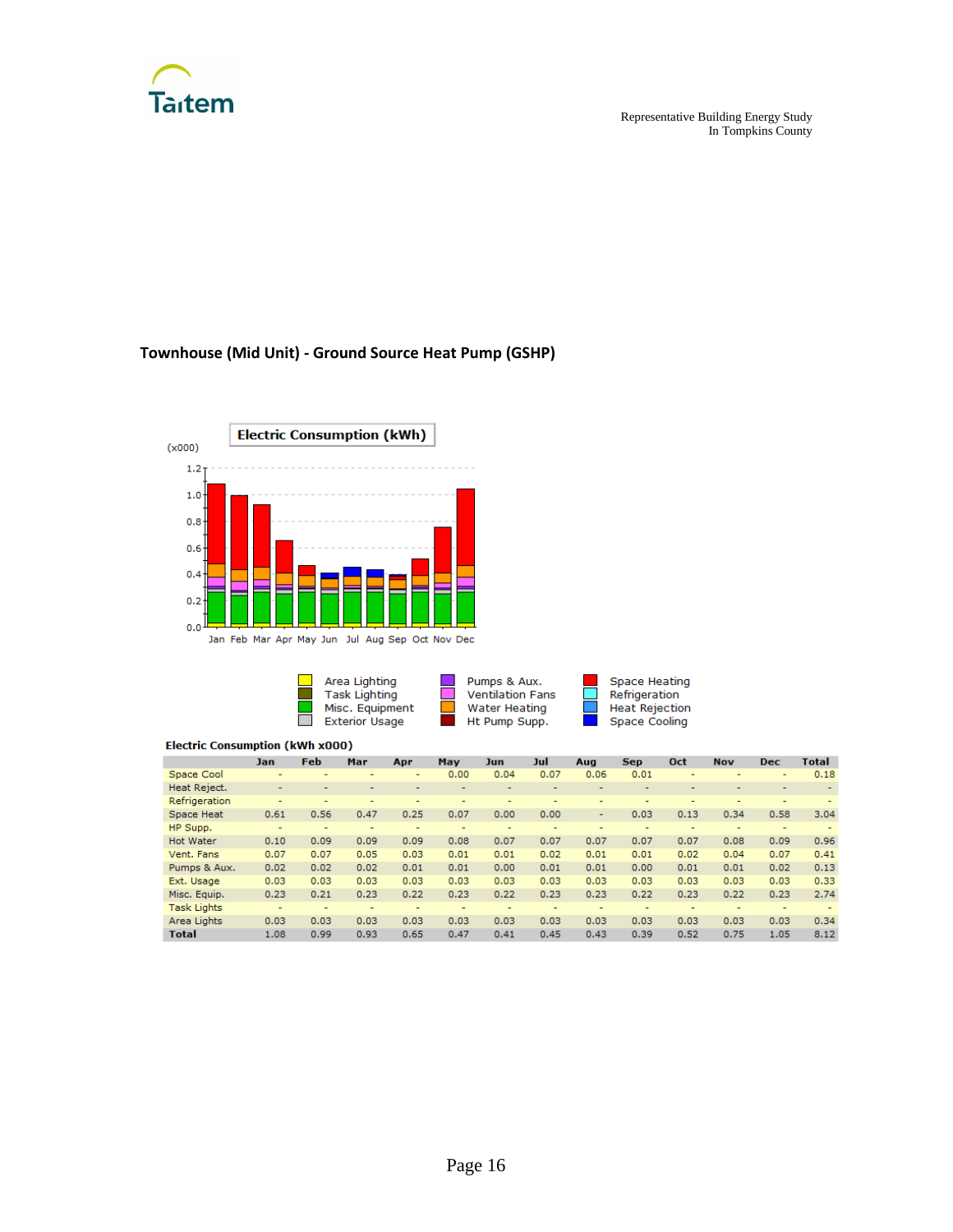



Monthly Utility Bills (\$)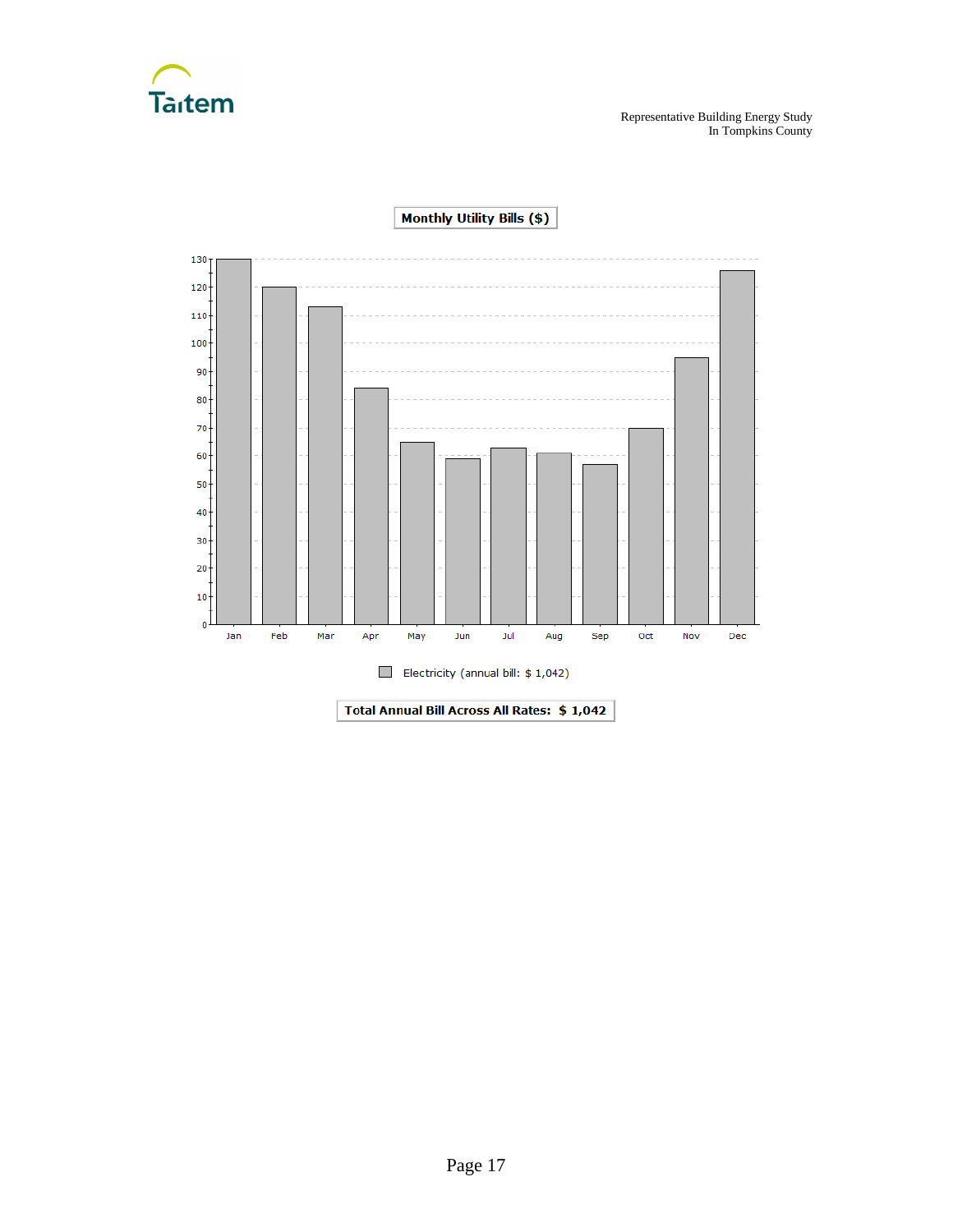



٠

 $\Box$ 

#### **Townhouse (End Unit) - Condensing Gas Furnace and Air Conditioning System**



Area Lighting **Task Lighting** Misc. Equipment

Exterior Usage



Space Heating Refrigeration Heat Rejection Space Cooling

÷.

#### **Electric Consumption (kWh)**

|                    | Jan                      | <b>Feb</b> | Mar   | Apr                      | <b>May</b> | <b>Jun</b>               | Jul                      | Aug                      | <b>Sep</b>               | <b>Oct</b>               | <b>Nov</b>               | <b>Dec</b>               | Total                    |
|--------------------|--------------------------|------------|-------|--------------------------|------------|--------------------------|--------------------------|--------------------------|--------------------------|--------------------------|--------------------------|--------------------------|--------------------------|
| Space Cool         | $\overline{\phantom{0}}$ | -          | 0.1   | 3.0                      | 91.4       | 319.7                    | 440.8                    | 368.3                    | 103.8                    | 2.2                      | ۰                        | $\sim$                   | 1,329.1                  |
| Heat Reject.       | ۰                        |            |       |                          |            |                          | -                        | -                        |                          | $\overline{\phantom{0}}$ | -                        | -                        |                          |
| Refrigeration      | ۰                        |            |       |                          | ۰          | -                        |                          |                          |                          | $\overline{\phantom{a}}$ |                          | ۰                        |                          |
| Space Heat         | ۰                        |            |       |                          | -          | $\overline{\phantom{0}}$ | $\overline{\phantom{0}}$ | $\overline{\phantom{0}}$ | $\overline{\phantom{0}}$ | $\overline{\phantom{0}}$ | $\overline{\phantom{0}}$ | ۰                        | $\overline{\phantom{0}}$ |
| HP Supp.           |                          |            |       |                          |            | ۰                        |                          |                          |                          |                          | ۰                        |                          |                          |
| <b>Hot Water</b>   | ۰                        |            |       |                          | -          |                          | $\overline{\phantom{a}}$ | $\overline{\phantom{0}}$ | $\overline{\phantom{0}}$ | $\overline{\phantom{a}}$ | $\overline{ }$           | $\overline{\phantom{0}}$ |                          |
| Vent. Fans         | 250.6                    | 210.6      | 157.7 | 59.7                     | 46.4       | 113.5                    | 155.4                    | 132.6                    | 47.8                     | 40.5                     | 115.3                    |                          | 224.4 1,554.5            |
| Pumps & Aux.       | 37.2                     | 33.6       | 32.8  | 25.6                     | 8.4        | 2.2                      | 0.9                      | 0.1                      | 8.9                      | 21.1                     | 31.4                     | 36.9                     | 239.2                    |
| Ext. Usage         | 27.9                     | 25.2       | 27.9  | 27.0                     | 27.9       | 27.0                     | 27.9                     | 27.9                     | 27.0                     | 27.9                     | 27.0                     | 27.9                     | 328.5                    |
| Misc. Equip.       | 157.3                    | 142.1      | 157.3 | 152.2                    | 157.3      | 152.2                    | 157.3                    | 157.3                    | 152.2                    | 157.3                    | 152.2                    |                          | 157.3 1.852.1            |
| <b>Task Lights</b> | $\overline{\phantom{a}}$ | -          | ۰     | $\overline{\phantom{0}}$ | -          | -                        |                          | -                        | $\overline{\phantom{a}}$ |                          | -                        | -                        |                          |
| Area Lights        | 29.1                     | 26.3       | 29.1  | 28.1                     | 29.1       | 28.1                     | 29.1                     | 29.1                     | 28.1                     | 29.1                     | 28.1                     | 29.1                     | 342.2                    |
| <b>Total</b>       | 502.1                    | 437.7      | 404.8 | 295.6                    | 360.5      | 642.7                    | 811.3                    | 715.3                    | 367.9                    | 278.1                    | 354.1                    | 475.5                    | 5,645.6                  |

#### **Gas Consumption (Btu x000,000)**

|                    | Jan.                     | <b>Feb</b> | Mar                      | Apr                      | May                      | <b>Jun</b>               | Jul                      | Aug                      | <b>Sep</b>     | Oct                      | <b>Nov</b>               | <b>Dec</b>               | <b>Total</b> |
|--------------------|--------------------------|------------|--------------------------|--------------------------|--------------------------|--------------------------|--------------------------|--------------------------|----------------|--------------------------|--------------------------|--------------------------|--------------|
| Space Cool         |                          |            | ۰                        |                          |                          |                          |                          | ۰                        |                | -                        |                          |                          |              |
| Heat Reject.       | $\overline{\phantom{a}}$ |            |                          | -                        | $\overline{\phantom{a}}$ |                          |                          | $\overline{\phantom{a}}$ | $\overline{a}$ |                          | $\overline{a}$           | $\overline{\phantom{a}}$ |              |
| Refrigeration      | $\overline{\phantom{0}}$ | ۰          | -                        | $\overline{\phantom{0}}$ | ۰                        | $\overline{\phantom{0}}$ | $\overline{\phantom{0}}$ | ۰                        | $\overline{a}$ | $\overline{\phantom{0}}$ | $\overline{\phantom{0}}$ | $\overline{a}$           |              |
| Space Heat         | 17.09                    | 14.44      | 10.79                    | 3.79                     | 0.73                     | 0.01                     | ٠                        | ٠                        | 0.47           | 2.51                     | 7.88                     | 15.42                    | 73.12        |
| HP Supp.           | -                        |            | -                        | -                        |                          | -                        |                          | $\overline{\phantom{a}}$ | -              | $\overline{\phantom{a}}$ |                          |                          |              |
| <b>Hot Water</b>   | 1.08                     | 1.02       | 1.13                     | 1.06                     | 1.01                     | 0.88                     | 0.84                     | 0.79                     | 0.77           | 0.84                     | 0.89                     | 1.01                     | 11.32        |
| Vent. Fans         | ۰                        |            |                          | ۰                        | ۰                        | ۰                        | -                        | $\overline{\phantom{0}}$ | -              | $\overline{\phantom{a}}$ | $\overline{\phantom{a}}$ | $\overline{\phantom{a}}$ |              |
| Pumps & Aux.       |                          |            |                          |                          |                          |                          |                          |                          | -              |                          |                          |                          |              |
| Ext. Usage         | -                        |            |                          |                          |                          |                          |                          | $\overline{\phantom{a}}$ | $\overline{a}$ | $\overline{a}$           | $\overline{\phantom{a}}$ | $\overline{a}$           |              |
| Misc. Equip.       | 0.57                     | 0.52       | 0.57                     | 0.56                     | 0.57                     | 0.56                     | 0.57                     | 0.57                     | 0.56           | 0.57                     | 0.56                     | 0.57                     | 6.75         |
| <b>Task Lights</b> |                          |            |                          |                          |                          |                          |                          |                          |                |                          |                          |                          |              |
| Area Lights        |                          |            | $\overline{\phantom{0}}$ | $\overline{\phantom{a}}$ | -                        | $\overline{\phantom{0}}$ |                          | -                        | $\overline{ }$ | -                        |                          | $\overline{\phantom{a}}$ |              |
| <b>Total</b>       | 18.75                    | 15.97      | 12.49                    | 5.40                     | 2.31                     | 1.45                     | 1.41                     | 1.37                     | 1.79           | 3.92                     | 9.32                     | 17.00                    | 91.20        |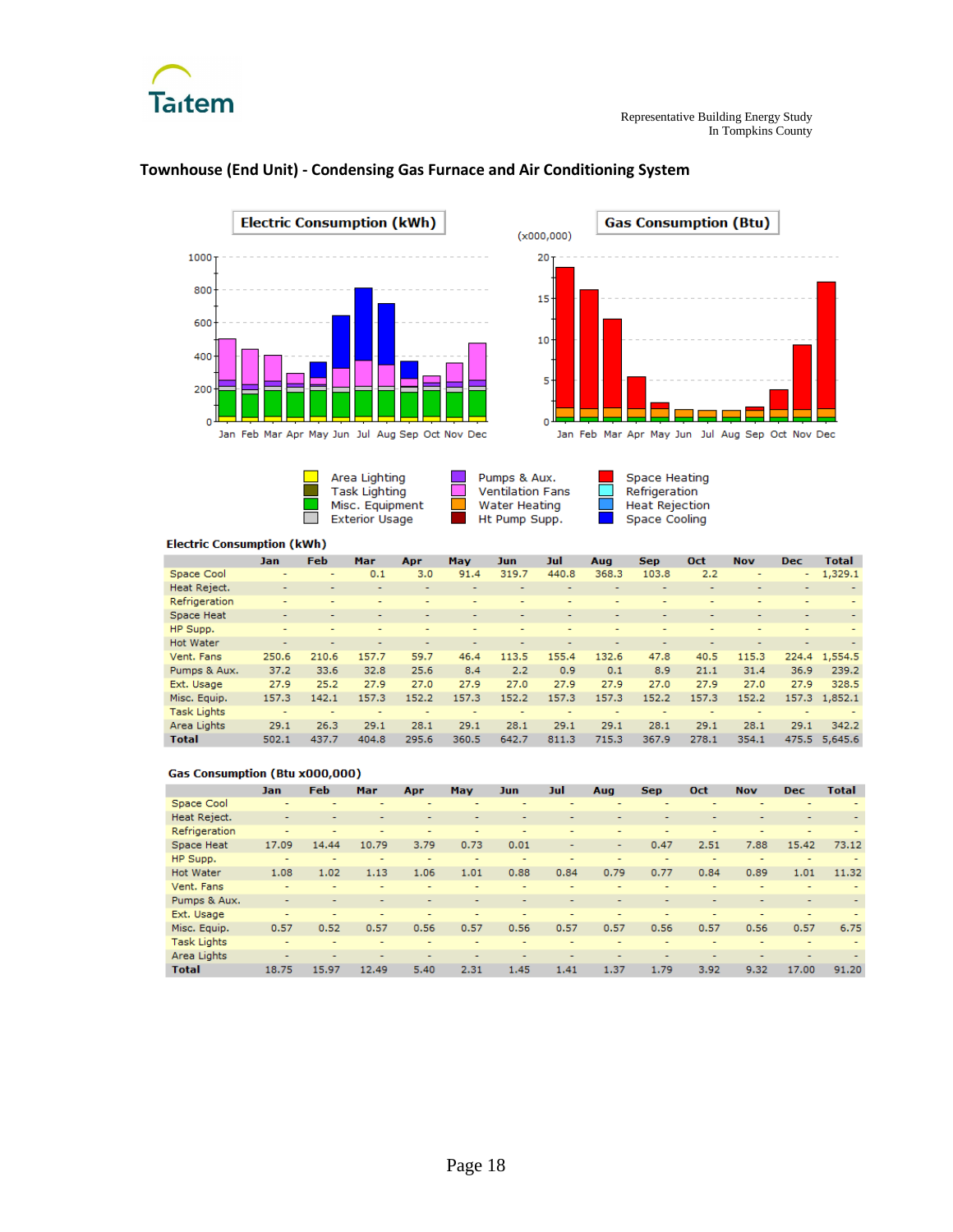



**Monthly Utility Bills (\$)**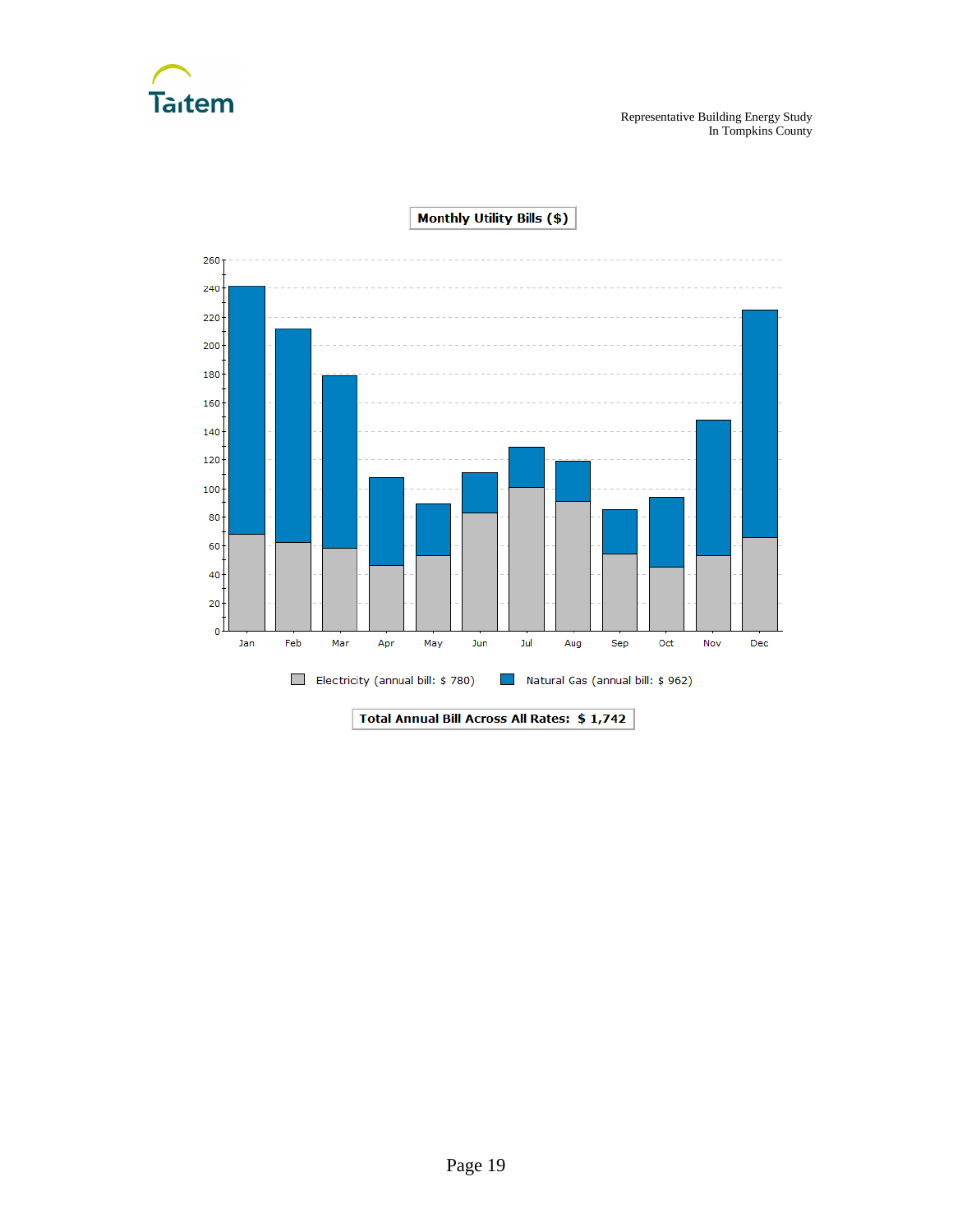



#### **Townhouse (End Unit) - Propane Furnace and Air Conditioning System**







Space Heating<br>Refrigeration **Heat Rejection** Space Cooling

 $\Box$ 

#### **Electric Consumption (kWh)**

|                    | Jan                      | <b>Feb</b> | Mar            | Apr                      | May                      | Jun                      | Jul                      | Aug   | <b>Sep</b>               | Oct                      | <b>Nov</b>               | <b>Dec</b>               | <b>Total</b>  |
|--------------------|--------------------------|------------|----------------|--------------------------|--------------------------|--------------------------|--------------------------|-------|--------------------------|--------------------------|--------------------------|--------------------------|---------------|
| Space Cool         |                          |            | 0.1            | 3.0                      | 91.4                     | 319.7                    | 440.8                    | 368.3 | 103.8                    | 2.2                      | $\overline{\phantom{a}}$ | $\sim$                   | 1,329.1       |
| Heat Reject.       | $\overline{\phantom{0}}$ |            |                |                          |                          |                          |                          | ۰     |                          | $\overline{\phantom{0}}$ |                          | $\overline{\phantom{0}}$ |               |
| Refrigeration      |                          |            |                |                          |                          |                          |                          |       | -                        |                          |                          |                          |               |
| Space Heat         | $\overline{\phantom{0}}$ |            |                |                          | $\overline{\phantom{0}}$ | $\overline{\phantom{0}}$ | $\overline{\phantom{0}}$ | -     | $\overline{\phantom{0}}$ | $\overline{\phantom{0}}$ | $\overline{\phantom{0}}$ | $\overline{\phantom{0}}$ |               |
| HP Supp.           | ۰                        |            |                |                          |                          |                          |                          |       | ۰                        |                          |                          |                          |               |
| <b>Hot Water</b>   | $\overline{\phantom{0}}$ |            | $\blacksquare$ | $\overline{\phantom{0}}$ | $\overline{\phantom{0}}$ | $\overline{\phantom{0}}$ | -                        | ۰     | $\overline{\phantom{0}}$ | $\overline{\phantom{0}}$ | $\overline{\phantom{0}}$ | $\overline{\phantom{0}}$ |               |
| Vent. Fans         | 250.6                    | 210.6      | 157.7          | 59.7                     | 46.4                     | 113.5                    | 155.4                    | 132.6 | 47.8                     | 40.5                     | 115.3                    |                          | 224.4 1,554.5 |
| Pumps & Aux.       | 37.2                     | 33.6       | 32.8           | 25.6                     | 8.4                      | 2.2                      | 0.9                      | 0.1   | 8.9                      | 21.1                     | 31.4                     | 36.9                     | 239.2         |
| Ext. Usage         | 27.9                     | 25.2       | 27.9           | 27.0                     | 27.9                     | 27.0                     | 27.9                     | 27.9  | 27.0                     | 27.9                     | 27.0                     | 27.9                     | 328.5         |
| Misc. Equip.       | 157.3                    | 142.1      | 157.3          | 152.2                    | 157.3                    | 152.2                    | 157.3                    | 157.3 | 152.2                    | 157.3                    | 152.2                    |                          | 157.3 1,852.1 |
| <b>Task Lights</b> | $\overline{\phantom{a}}$ |            |                |                          |                          |                          |                          |       |                          | ۰                        |                          |                          |               |
| Area Lights        | 29.1                     | 26.3       | 29.1           | 28.1                     | 29.1                     | 28.1                     | 29.1                     | 29.1  | 28.1                     | 29.1                     | 28.1                     | 29.1                     | 342.2         |
| <b>Total</b>       | 502.1                    | 437.7      | 404.8          | 295.6                    | 360.5                    | 642.7                    | 811.3                    | 715.3 | 367.9                    | 278.1                    | 354.1                    |                          | 475.5 5.645.6 |

#### **Gas Consumption (Btu x000,000)**

|                    | <b>Jan</b>               | <b>Feb</b> | Mar            | Apr                      | <b>May</b> | Jun.                     | Jul                      | Aug                      | <b>Sep</b> | Oct            | <b>Nov</b>               | <b>Dec</b>               | <b>Total</b> |
|--------------------|--------------------------|------------|----------------|--------------------------|------------|--------------------------|--------------------------|--------------------------|------------|----------------|--------------------------|--------------------------|--------------|
| Space Cool         | -                        | ۰          |                |                          |            |                          |                          |                          | ۰          |                |                          |                          |              |
| Heat Reject.       | $\overline{\phantom{0}}$ |            |                |                          |            | $\overline{\phantom{0}}$ |                          | $\overline{\phantom{0}}$ | ۰          |                |                          |                          |              |
| Refrigeration      | $\overline{a}$           |            |                | -                        | -          |                          |                          | $\overline{a}$           | -          | $\overline{a}$ |                          |                          |              |
| Space Heat         | 17.09                    | 14.44      | 10.79          | 3.79                     | 0.73       | 0.01                     | ۰                        | ۰.                       | 0.47       | 2.51           | 7.88                     | 15.42                    | 73.12        |
| HP Supp.           | $\overline{\phantom{0}}$ |            |                |                          |            |                          |                          |                          | ۰          |                |                          |                          |              |
| <b>Hot Water</b>   | 1.08                     | 1.02       | 1.13           | 1.06                     | 1.01       | 0.88                     | 0.84                     | 0.79                     | 0.77       | 0.84           | 0.89                     | 1.01                     | 11.32        |
| Vent. Fans         |                          |            |                |                          |            | -                        | -                        | $\overline{\phantom{a}}$ | ۰          |                |                          |                          |              |
| Pumps & Aux.       | $\overline{\phantom{0}}$ |            |                |                          |            | $\overline{\phantom{0}}$ | $\overline{\phantom{0}}$ | $\overline{\phantom{a}}$ | -          |                |                          |                          |              |
| Ext. Usage         | $\overline{a}$           | ۰          | $\overline{a}$ | $\overline{\phantom{0}}$ | ۰          | $\overline{\phantom{0}}$ | ۰                        | $\overline{a}$           | ۰          | -              | $\overline{\phantom{0}}$ | $\overline{\phantom{0}}$ |              |
| Misc. Equip.       | 0.57                     | 0.52       | 0.57           | 0.56                     | 0.57       | 0.56                     | 0.57                     | 0.57                     | 0.56       | 0.57           | 0.56                     | 0.57                     | 6.75         |
| <b>Task Lights</b> | $\overline{\phantom{0}}$ |            |                |                          |            |                          |                          |                          |            |                |                          |                          |              |
| Area Lights        | $\overline{\phantom{0}}$ |            |                |                          |            |                          |                          |                          |            |                |                          |                          |              |
| <b>Total</b>       | 18.75                    | 15.97      | 12.49          | 5.40                     | 2.31       | 1.45                     | 1.41                     | 1.37                     | 1.79       | 3.92           | 9.32                     | 17.00                    | 91.20        |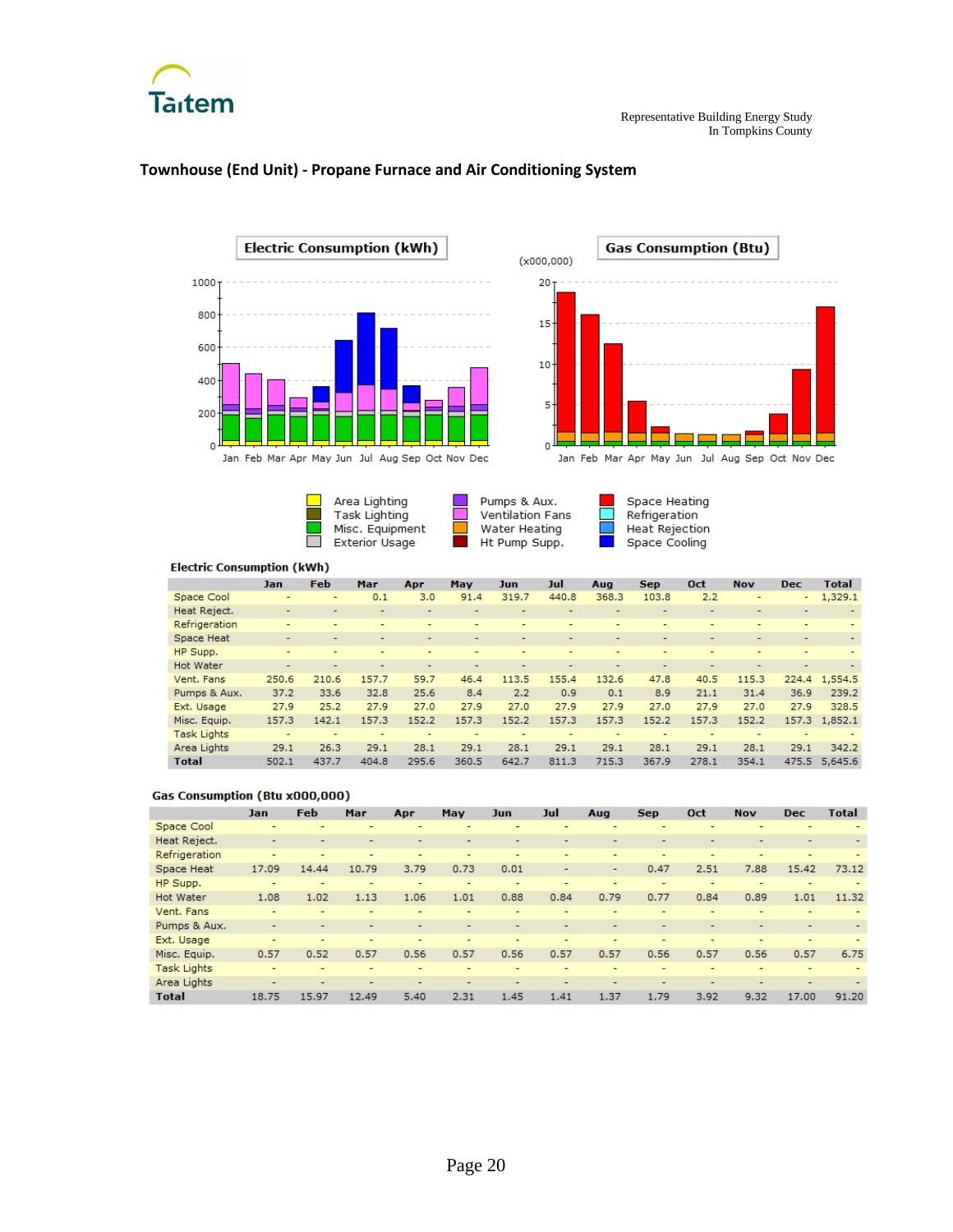

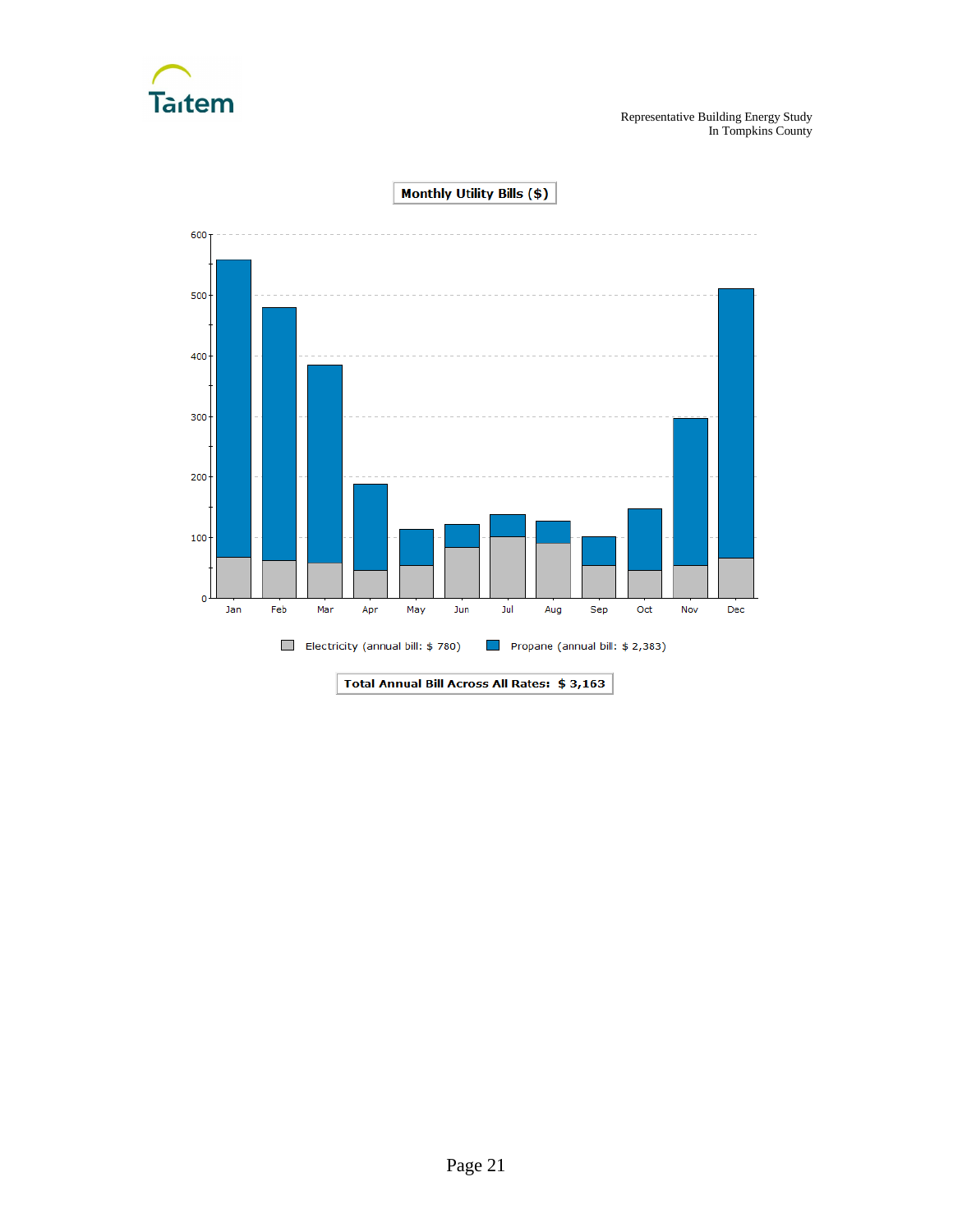

# **Electric Consumption (kWh)**  $(x000)$  $2.0 -$ 1.5  $1.0$  $0.5$  $0.0$  $-0.5$ Jan Feb Mar Apr May Jun Jul Aug Sep Oct Nov Dec

# **Townhouse (End Unit) - Air Source Heat Pump (ASHP)**



|                    | <b>Jan</b>               | <b>Feb</b> | <b>Mar</b>               | Apr                      | May  | <b>Jun</b>               | Jul                      | Aug                      | <b>Sep</b>               | Oct                      | <b>Nov</b>     | <b>Dec</b>               | <b>Total</b> |
|--------------------|--------------------------|------------|--------------------------|--------------------------|------|--------------------------|--------------------------|--------------------------|--------------------------|--------------------------|----------------|--------------------------|--------------|
| Space Cool         | $\overline{\phantom{a}}$ |            | $\overline{\phantom{0}}$ | $\overline{\phantom{a}}$ | 0.03 | 0.14                     | 0.20                     | 0.15                     | 0.03                     | $\overline{\phantom{0}}$ | $\blacksquare$ | $\overline{\phantom{a}}$ | 0.55         |
| Heat Reject.       | $\overline{\phantom{a}}$ |            | $\overline{\phantom{a}}$ |                          |      | $\overline{\phantom{a}}$ | $\overline{\phantom{0}}$ | $\overline{\phantom{a}}$ | $\overline{\phantom{a}}$ |                          |                |                          |              |
| Refrigeration      | ۰                        | ۰          | ۰                        |                          |      |                          |                          | ۰                        |                          |                          |                |                          |              |
| <b>Space Heat</b>  | 1.15                     | 1.00       | 0.73                     | 0.24                     | 0.05 | 0.00                     | 0.00                     | ٠                        | 0.03                     | 0.17                     | 0.50           | 1.05                     | 4.92         |
| HP Supp.           | 0.06                     | 0.00       | $\overline{\phantom{a}}$ | ۰                        |      | $\overline{\phantom{a}}$ | -                        | $\overline{\phantom{a}}$ | -                        | $\overline{\phantom{a}}$ |                | ۰                        | 0.06         |
| <b>Hot Water</b>   | 0.10                     | 0.09       | 0.09                     | 0.09                     | 0.08 | 0.07                     | 0.07                     | 0.07                     | 0.07                     | 0.07                     | 0.08           | 0.09                     | 0.95         |
| Vent. Fans         | 0.10                     | 0.09       | 0.07                     | 0.03                     | 0.02 | 0.03                     | 0.04                     | 0.03                     | 0.02                     | 0.02                     | 0.06           | 0.10                     | 0.62         |
| Pumps & Aux.       | 0.00                     | 0.00       | 0.01                     | 0.01                     | 0.01 | 0.00                     | 0.00                     | 0.00                     | 0.01                     | 0.01                     | 0.01           | 0.00                     | 0.07         |
| Ext. Usage         | 0.03                     | 0.03       | 0.03                     | 0.03                     | 0.03 | 0.03                     | 0.03                     | 0.03                     | 0.03                     | 0.03                     | 0.03           | 0.03                     | 0.33         |
| Misc. Equip.       | 0.23                     | 0.21       | 0.23                     | 0.22                     | 0.23 | 0.22                     | 0.23                     | 0.23                     | 0.22                     | 0.23                     | 0.22           | 0.23                     | 2.73         |
| <b>Task Lights</b> | ۰                        | ۰          | ۰                        | ۰                        | -    | ۰                        | -                        | $\overline{\phantom{a}}$ |                          | $\overline{\phantom{a}}$ |                | ۰                        |              |
| Area Lights        | 0.03                     | 0.03       | 0.03                     | 0.03                     | 0.03 | 0.03                     | 0.03                     | 0.03                     | 0.03                     | 0.03                     | 0.03           | 0.03                     | 0.34         |
| <b>Total</b>       | 1.70                     | 1.44       | 1.19                     | 0.65                     | 0.47 | 0.52                     | 0.60                     | 0.54                     | 0.43                     | 0.56                     | 0.92           | 1.52                     | 10.56        |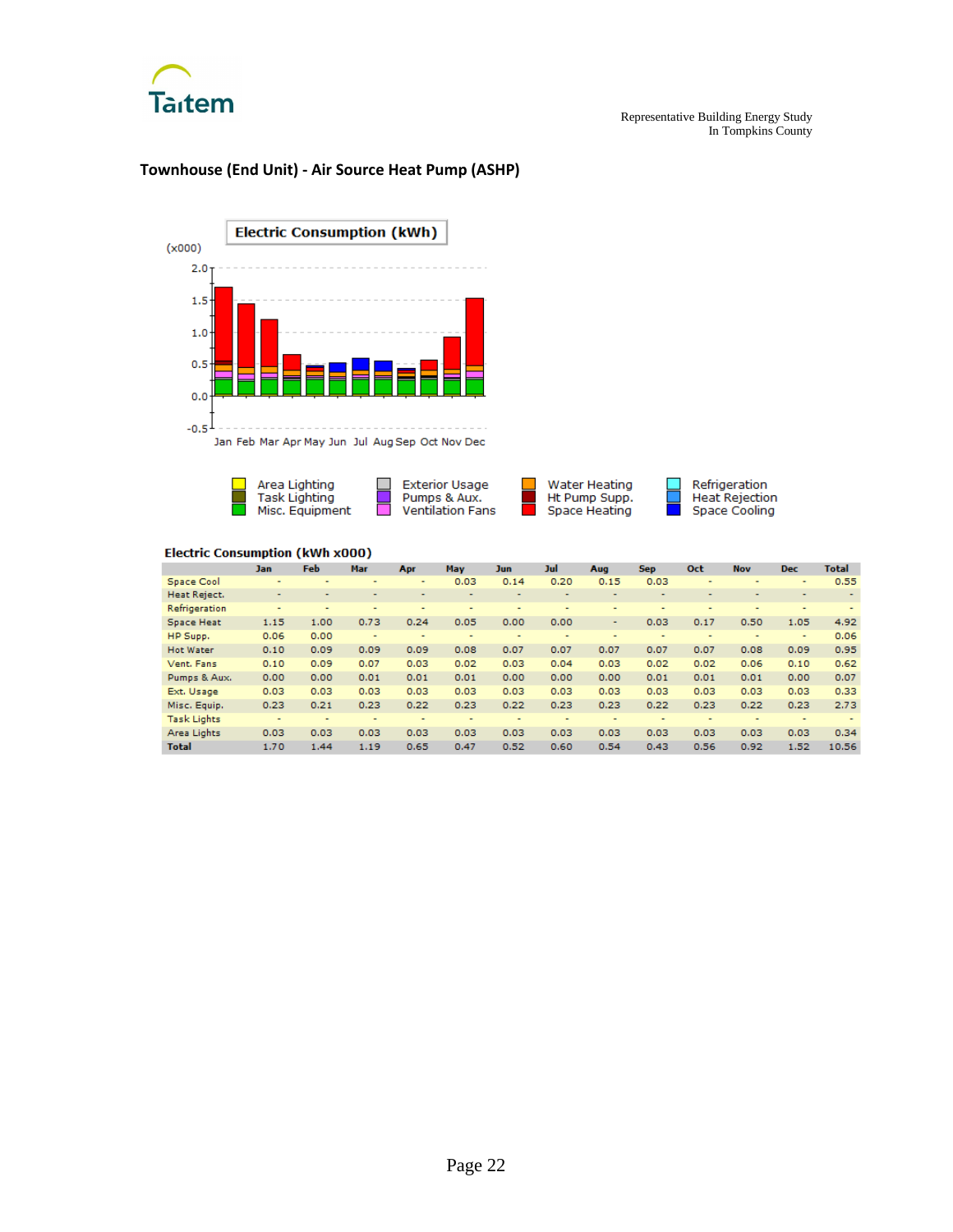

Representative Building Energy Study In Tompkins County



Monthly Utility Bills (\$)

Total Annual Bill Across All Rates: \$1,300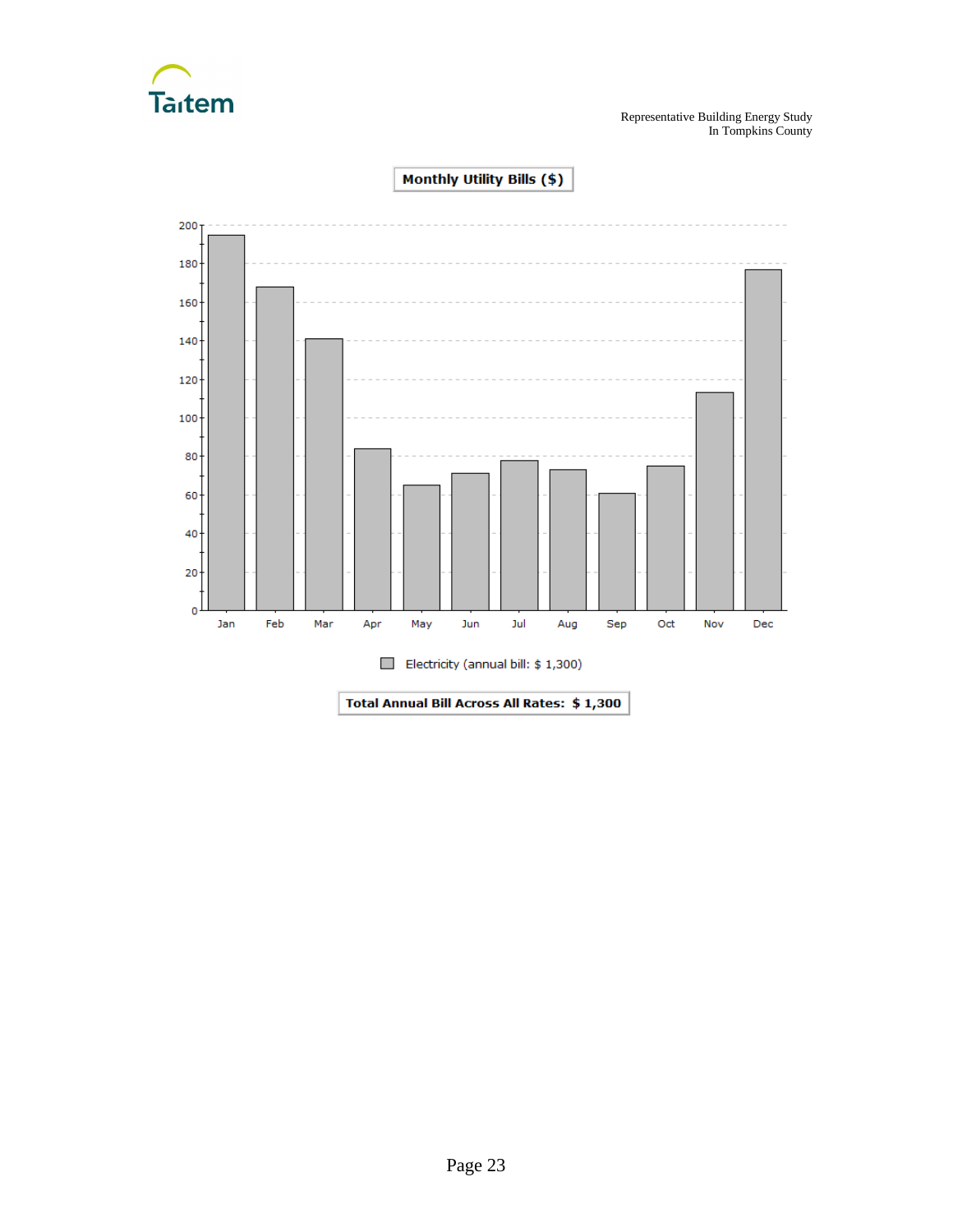

# **Townhouse (End Unit) - Ground Source Heat Pump (GSHP)**



Jan Feb Mar Apr May Jun Jul Aug Sep Oct Nov Dec

| Area Lighting         |  |
|-----------------------|--|
| Task Lighting         |  |
| Misc. Equipment       |  |
| <b>Exterior Usage</b> |  |

Pumps & Aux.<br>Ventilation Fans Water Heating Ht Pump Supp.

Space Heating<br>Refrigeration **Heat Rejection** Space Cooling

Ħ

|                    | <b>Jan</b>               | <b>Feb</b>               | Mar                      | Apr  | May  | Jun. | Jul  | Aug  | <b>Sep</b> | Oct  | <b>Nov</b> | <b>Dec</b>               | <b>Total</b>             |
|--------------------|--------------------------|--------------------------|--------------------------|------|------|------|------|------|------------|------|------------|--------------------------|--------------------------|
| Space Cool         | $\overline{\phantom{a}}$ | $\overline{\phantom{0}}$ | ۰                        | 0.00 | 0.03 | 0.13 | 0.19 | 0.15 | 0.03       | 0.00 | ٠          | $\overline{\phantom{0}}$ | 0.54                     |
| Heat Reject.       | $\overline{\phantom{a}}$ |                          |                          |      |      |      |      |      |            | ۰    |            | -                        | $\overline{\phantom{a}}$ |
| Refrigeration      | $\overline{\phantom{a}}$ |                          |                          |      |      |      | -    |      |            | ۰    | -          | $\overline{\phantom{a}}$ |                          |
| Space Heat         | 1.01                     | 0.90                     | 0.72                     | 0.30 | 0.07 | 0.00 | 0.00 | ۰    | 0.05       | 0.22 | 0.58       | 0.98                     | 4.83                     |
| HP Supp.           | $\overline{\phantom{a}}$ | ۰                        | $\overline{\phantom{0}}$ | ٠    | ۰    | ۰    | ۰    | ۰    | ٠          | ۰    | -          | $\overline{\phantom{0}}$ |                          |
| <b>Hot Water</b>   | 0.10                     | 0.09                     | 0.09                     | 0.09 | 0.08 | 0.07 | 0.07 | 0.07 | 0.07       | 0.07 | 0.08       | 0.09                     | 0.95                     |
| Vent. Fans         | 0.12                     | 0.11                     | 0.08                     | 0.03 | 0.02 | 0.03 | 0.04 | 0.03 | 0.02       | 0.02 | 0.06       | 0.11                     | 0.68                     |
| Pumps & Aux.       | 0.03                     | 0.02                     | 0.02                     | 0.02 | 0.01 | 0.01 | 0.01 | 0.01 | 0.01       | 0.01 | 0.02       | 0.03                     | 0.21                     |
| Ext. Usage         | 0.03                     | 0.03                     | 0.03                     | 0.03 | 0.03 | 0.03 | 0.03 | 0.03 | 0.03       | 0.03 | 0.03       | 0.03                     | 0.33                     |
| Misc. Equip.       | 0.23                     | 0.21                     | 0.23                     | 0.22 | 0.23 | 0.22 | 0.23 | 0.23 | 0.22       | 0.23 | 0.22       | 0.23                     | 2.73                     |
| <b>Task Lights</b> | ۰                        | ۰                        | ۰                        |      |      |      |      |      |            | ۰    | ۰          | ۰                        |                          |
| Area Lights        | 0.03                     | 0.03                     | 0.03                     | 0.03 | 0.03 | 0.03 | 0.03 | 0.03 | 0.03       | 0.03 | 0.03       | 0.03                     | 0.34                     |
| <b>Total</b>       | 1.55                     | 1.38                     | 1.21                     | 0.72 | 0.50 | 0.52 | 0.60 | 0.55 | 0.45       | 0.62 | 1.02       | 1.50                     | 10.60                    |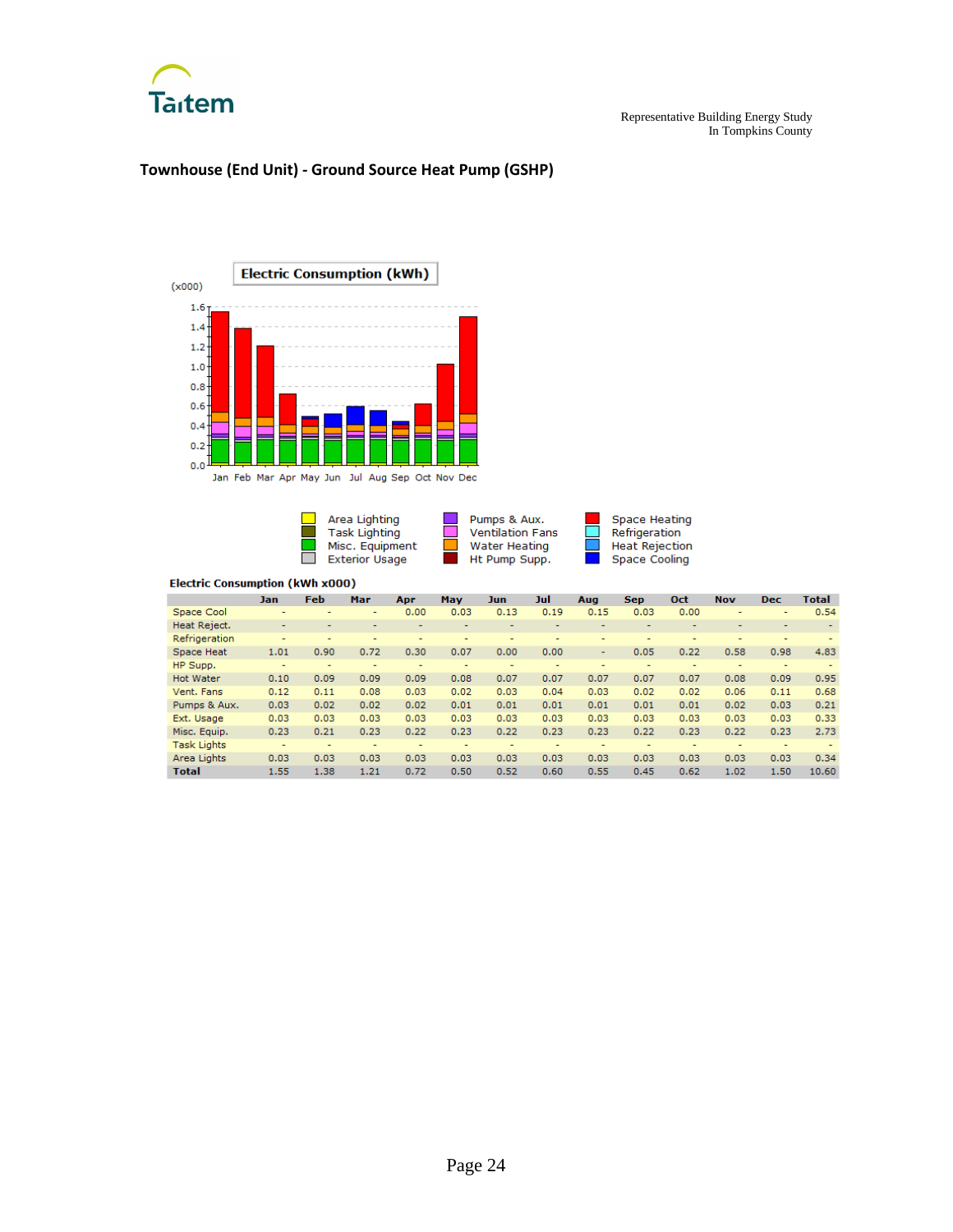



**Monthly Utility Bills (\$)**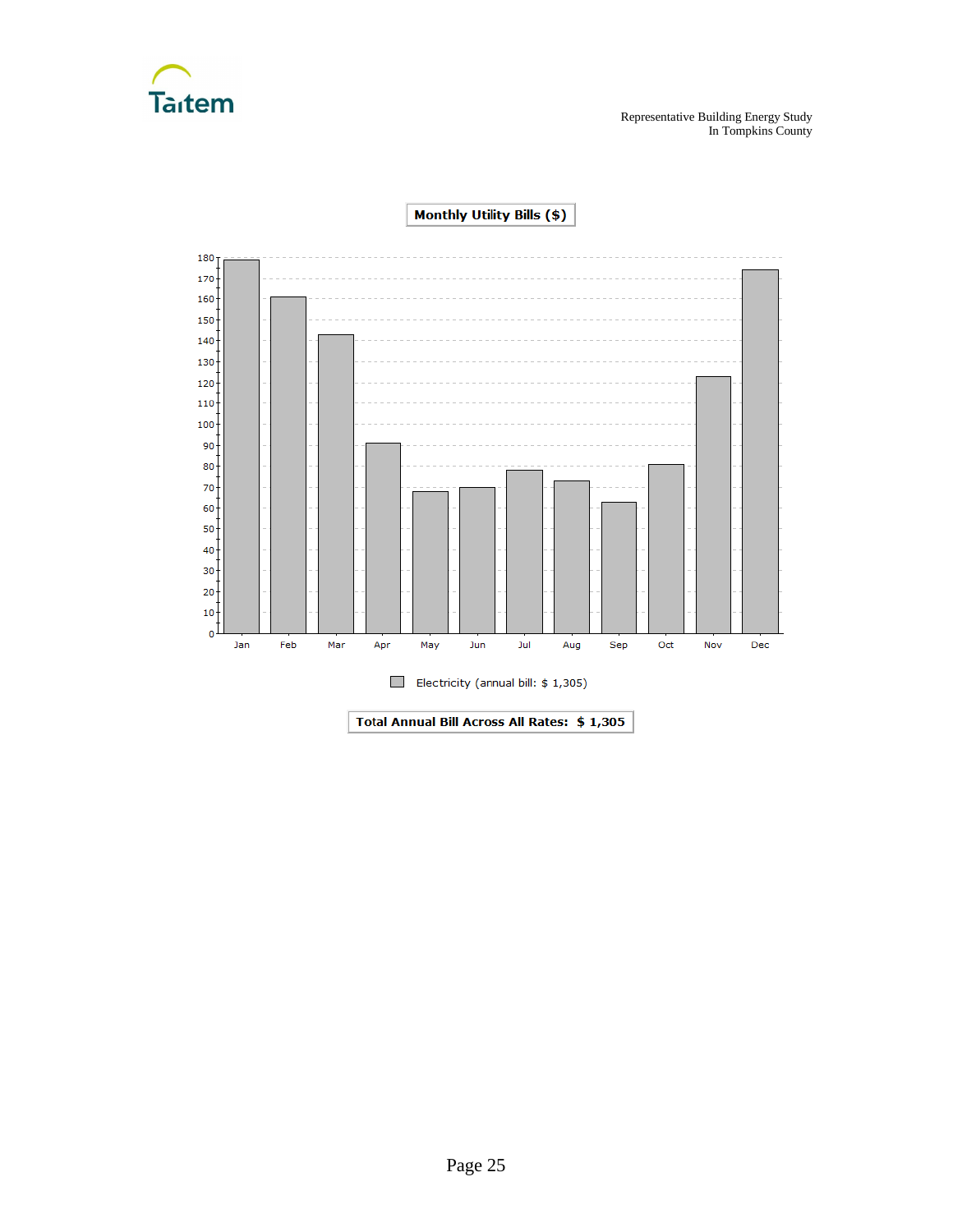



#### **Custom /Luxury House - Condensing Natural Gas Furnace and Air Conditioning System**



Jan Feb Mar Apr May Jun Jul Aug Sep Oct Nov Dec





Space Heating Refrigeration Heat Rejection **Space Cooling** 

#### **Electric Consumption (kWh x000)**

|                    | Jan                      | Feb  | Mar                      | Apr  | May  | Jun                      | Jul                      | Aug                      | <b>Sep</b>               | Oct                      | <b>Nov</b>               | <b>Dec</b>               | <b>Total</b>   |
|--------------------|--------------------------|------|--------------------------|------|------|--------------------------|--------------------------|--------------------------|--------------------------|--------------------------|--------------------------|--------------------------|----------------|
| Space Cool         | -                        | ٠    | 0.02                     | 0.08 | 0.30 | 0.69                     | 0.85                     | 0.73                     | 0.29                     | 0.05                     | 0.00                     | ۰                        | 3.01           |
| Heat Reject.       | $\overline{a}$           |      |                          |      | -    | $\overline{a}$           | $\overline{\phantom{0}}$ |                          |                          | $\overline{\phantom{0}}$ |                          |                          |                |
| Refrigeration      | $\overline{\phantom{0}}$ |      | $\overline{a}$           |      | ۰    | $\overline{\phantom{0}}$ | -                        | $\overline{\phantom{0}}$ | $\overline{a}$           | -                        | $\overline{\phantom{0}}$ | $\overline{\phantom{0}}$ |                |
| Space Heat         | $\overline{\phantom{a}}$ |      |                          | -    | -    | $\overline{\phantom{a}}$ | $\overline{\phantom{0}}$ | $\overline{\phantom{0}}$ | $\overline{\phantom{0}}$ | $\overline{\phantom{0}}$ | $\overline{\phantom{0}}$ | $\overline{\phantom{a}}$ | $\blacksquare$ |
| HP Supp.           | $\overline{\phantom{a}}$ |      |                          |      |      |                          | ۰                        |                          | ۰                        |                          |                          | ۰                        |                |
| <b>Hot Water</b>   | $\overline{\phantom{a}}$ |      | $\overline{\phantom{0}}$ |      | -    | $\overline{\phantom{a}}$ | $\overline{\phantom{0}}$ | $\overline{\phantom{0}}$ | $\overline{\phantom{0}}$ | $\overline{\phantom{0}}$ | $\overline{\phantom{0}}$ | $\overline{\phantom{0}}$ |                |
| Vent. Fans         | 0.50                     | 0.39 | 0.29                     | 0.12 | 0.12 | 0.23                     | 0.28                     | 0.24                     | 0.11                     | 0.08                     | 0.21                     | 0.44                     | 3.01           |
| Pumps & Aux.       | 0.07                     | 0.07 | 0.07                     | 0.05 | 0.02 | 0.00                     | 0.00                     | 0.00                     | 0.02                     | 0.04                     | 0.06                     | 0.07                     | 0.48           |
| Ext. Usage         | 0.03                     | 0.03 | 0.03                     | 0.03 | 0.03 | 0.03                     | 0.03                     | 0.03                     | 0.03                     | 0.03                     | 0.03                     | 0.03                     | 0.33           |
| Misc. Equip.       | 0.44                     | 0.40 | 0.44                     | 0.42 | 0.44 | 0.42                     | 0.44                     | 0.44                     | 0.42                     | 0.44                     | 0.42                     | 0.44                     | 5.15           |
| <b>Task Lights</b> | ۰                        |      |                          |      |      | -                        | -                        |                          | -                        | ۰                        |                          | ۰                        |                |
| Area Lights        | 0.08                     | 0.07 | 0.08                     | 0.08 | 0.08 | 0.08                     | 0.08                     | 0.08                     | 0.08                     | 0.08                     | 0.08                     | 0.08                     | 0.91           |
| <b>Total</b>       | 1.12                     | 0.95 | 0.91                     | 0.77 | 0.98 | 1.45                     | 1.67                     | 1.51                     | 0.95                     | 0.72                     | 0.79                     | 1.06                     | 12.89          |

#### **Gas Consumption (Btu x000,000)**

|                    | Jan                      | Feb   | Mar                      | Apr                      | <b>May</b>               | <b>Jun</b> | Jul                      | Aug                      | <b>Sep</b>               | <b>Oct</b>               | <b>Nov</b>               | <b>Dec</b>     | <b>Total</b> |
|--------------------|--------------------------|-------|--------------------------|--------------------------|--------------------------|------------|--------------------------|--------------------------|--------------------------|--------------------------|--------------------------|----------------|--------------|
| Space Cool         | $\overline{\phantom{0}}$ |       |                          | -                        |                          |            |                          | -                        | -                        |                          |                          |                |              |
| Heat Reject.       |                          |       |                          |                          |                          | ۰          | -                        | $\overline{\phantom{0}}$ | ۰                        |                          |                          |                |              |
| Refrigeration      | $\overline{\phantom{0}}$ |       | $\overline{\phantom{0}}$ | ۰                        | -                        | ۰          | $\overline{\phantom{0}}$ | ۰                        | -                        | $\overline{\phantom{0}}$ | $\overline{\phantom{0}}$ | $\overline{a}$ |              |
| Space Heat         | 21.16                    | 16.63 | 11.81                    | 3.60                     | 0.55                     | 0.02       | $\overline{\phantom{0}}$ | ٠                        | 0.44                     | 2.49                     | 8.82                     | 18.63          | 84.15        |
| HP Supp.           | ۰                        |       |                          | ۰                        | $\overline{\phantom{0}}$ | ۰          |                          | $\overline{\phantom{0}}$ | -                        | $\overline{\phantom{0}}$ |                          |                |              |
| <b>Hot Water</b>   | 3.05                     | 2.87  | 3.18                     | 3.01                     | 2.85                     | 2.51       | 2.38                     | 2.24                     | 2.17                     | 2.36                     | 2.49                     | 2.83           | 31.95        |
| Vent. Fans         |                          |       | $\overline{\phantom{0}}$ | -                        |                          |            |                          | $\overline{\phantom{0}}$ |                          | $\overline{a}$           |                          |                |              |
| Pumps & Aux.       | $\overline{\phantom{a}}$ |       |                          | $\overline{\phantom{0}}$ |                          | -          |                          | $\overline{\phantom{0}}$ | $\overline{\phantom{0}}$ | -                        |                          | $\overline{a}$ |              |
| Ext. Usage         | $\overline{\phantom{a}}$ |       | ۰                        |                          | -                        |            | -                        | ۰                        | ۰                        | $\overline{a}$           | $\overline{\phantom{0}}$ | -              |              |
| Misc. Equip.       | 2.03                     | 1.83  | 2.03                     | 1.97                     | 2.03                     | 1.97       | 2.03                     | 2.03                     | 1.97                     | 2.03                     | 1.97                     | 2.03           | 23.91        |
| <b>Task Lights</b> |                          |       |                          |                          |                          | -          |                          |                          | -                        | $\overline{a}$           |                          |                |              |
| Area Lights        | $\overline{\phantom{a}}$ |       |                          |                          |                          |            |                          |                          |                          |                          |                          |                |              |
| <b>Total</b>       | 26.24                    | 21.34 | 17.02                    | 8.58                     | 5.43                     | 4.51       | 4.41                     | 4.27                     | 4.57                     | 6.88                     | 13.27                    | 23.49          | 140.01       |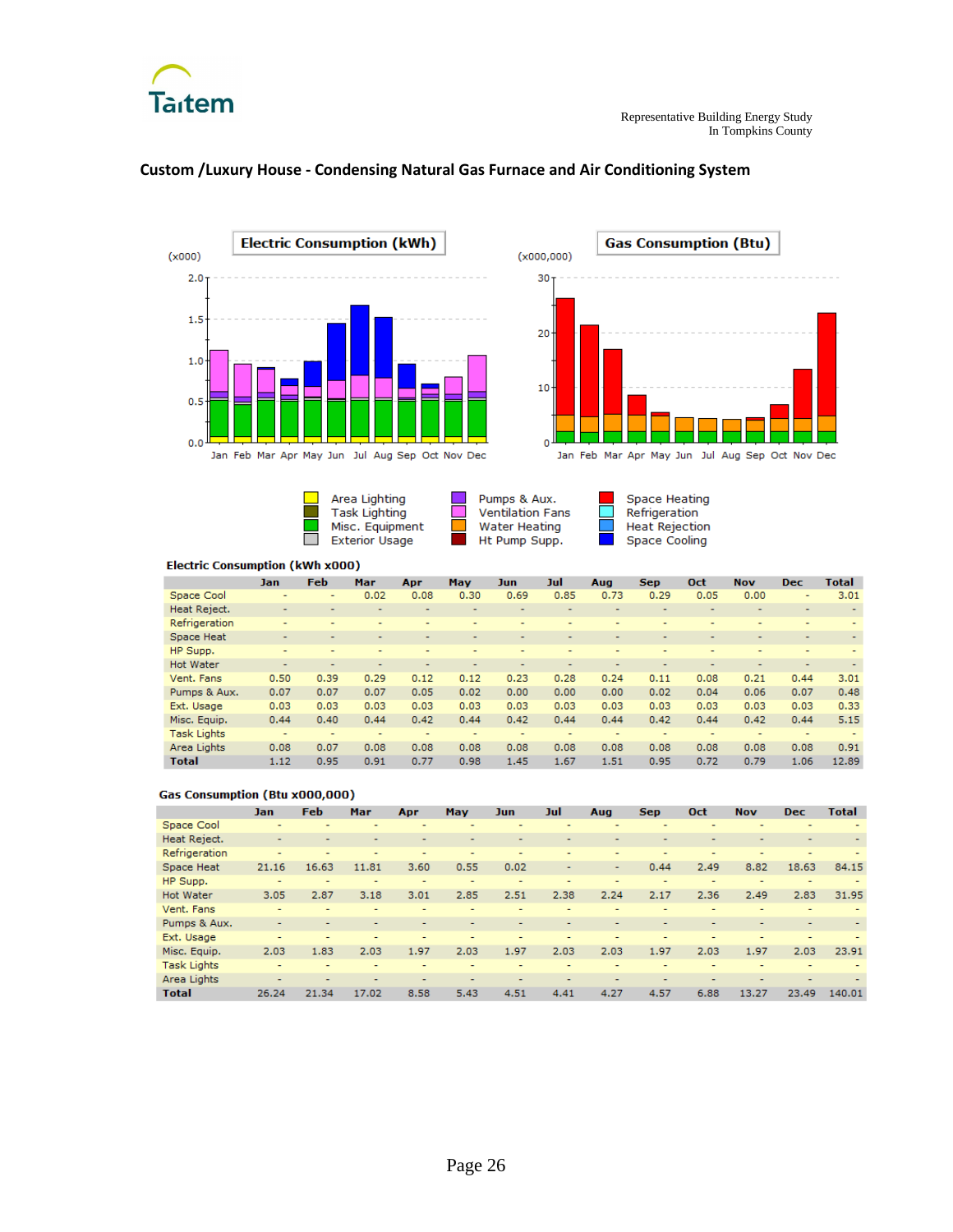

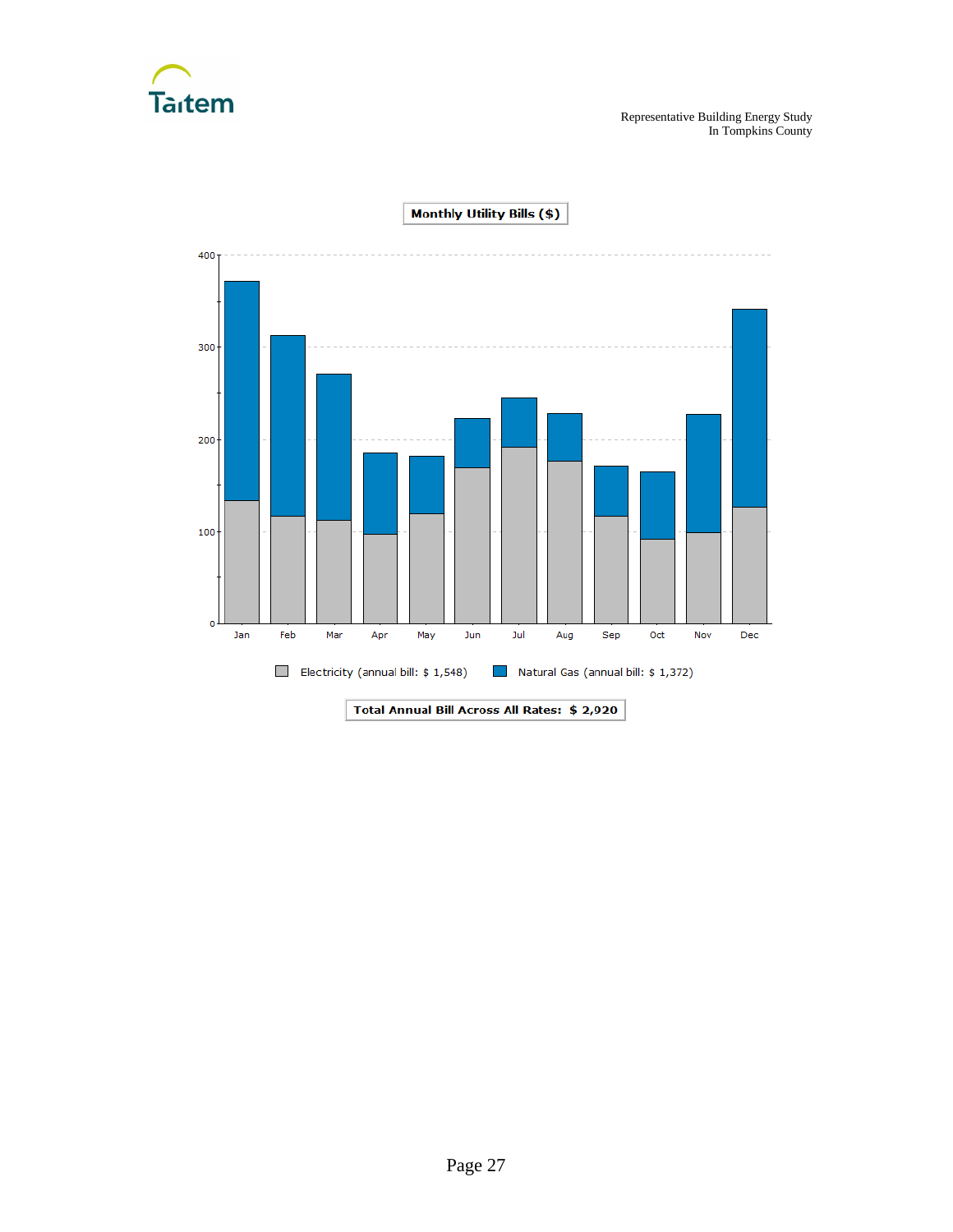



### **Custom /Luxury House - Propane Furnace and Air Conditioning System**



 $\Box$ Area Lighting Task Lighting Misc. Equipment  $\Box$ **Exterior Usage** 



**Space Heating** Refrigeration **Heat Rejection** Space Cooling

#### **Electric Consumption (kWh x000)**

|                    | Jan                      | Feb            | Mar  | Apr                      | May                      | Jun. | Jul                      | Aug                      | <b>Sep</b>               | Oct                      | <b>Nov</b>               | <b>Dec</b>               | <b>Total</b> |
|--------------------|--------------------------|----------------|------|--------------------------|--------------------------|------|--------------------------|--------------------------|--------------------------|--------------------------|--------------------------|--------------------------|--------------|
| Space Cool         | -                        | $\sim$         | 0.01 | 0.06                     | 0.25                     | 0.60 | 0.74                     | 0.63                     | 0.24                     | 0.04                     | ۰                        | $\overline{\phantom{a}}$ | 2.58         |
| Heat Reject.       | $\overline{\phantom{0}}$ |                | -    | $\overline{\phantom{0}}$ | $\overline{\phantom{0}}$ | -    | $\overline{\phantom{a}}$ | $\overline{\phantom{0}}$ | $\overline{\phantom{0}}$ | $\overline{\phantom{0}}$ | $\overline{\phantom{0}}$ | $\overline{\phantom{0}}$ |              |
| Refrigeration      | $\overline{\phantom{0}}$ |                | ۰    | -                        | $\overline{\phantom{0}}$ | -    | -                        | $\overline{\phantom{0}}$ | $\overline{\phantom{0}}$ | ۰                        | $\overline{\phantom{0}}$ | $\overline{\phantom{0}}$ |              |
| Space Heat         | $\overline{\phantom{a}}$ |                | ۰.   |                          | $\overline{\phantom{a}}$ |      |                          |                          | $\overline{\phantom{a}}$ | ۰                        | -                        | $\overline{\phantom{a}}$ |              |
| HP Supp.           | ۰                        |                | ۰    |                          | $\overline{\phantom{a}}$ | ۰.   | ۰                        | $\overline{\phantom{a}}$ | $\overline{a}$           | ۰                        | ۰                        | $\overline{a}$           |              |
| <b>Hot Water</b>   | $\overline{\phantom{0}}$ |                | ۰.   | -                        | $\overline{\phantom{0}}$ | -    |                          | $\overline{\phantom{0}}$ | $\overline{\phantom{0}}$ | -                        | $\overline{\phantom{0}}$ | $\overline{\phantom{0}}$ |              |
| Vent. Fans         | 0.54                     | 0.43           | 0.32 | 0.14                     | 0.11                     | 0.20 | 0.24                     | 0.21                     | 0.10                     | 0.10                     | 0.24                     | 0.48                     | 3.10         |
| Pumps & Aux.       | 0.07                     | 0.07           | 0.07 | 0.05                     | 0.02                     | 0.00 | 0.00                     | 0.00                     | 0.02                     | 0.04                     | 0.06                     | 0.07                     | 0.48         |
| Ext. Usage         | 0.03                     | 0.03           | 0.03 | 0.03                     | 0.03                     | 0.03 | 0.03                     | 0.03                     | 0.03                     | 0.03                     | 0.03                     | 0.03                     | 0.33         |
| Misc. Equip.       | 0.44                     | 0.40           | 0.44 | 0.42                     | 0.44                     | 0.42 | 0.44                     | 0.44                     | 0.42                     | 0.44                     | 0.42                     | 0.44                     | 5.15         |
| <b>Task Lights</b> | ۰                        | $\overline{a}$ | ۰    | $\overline{\phantom{0}}$ | $\overline{\phantom{0}}$ | ۰    | -                        | ۰                        | $\overline{a}$           | ۰                        | $\overline{\phantom{0}}$ | $\overline{\phantom{0}}$ |              |
| Area Lights        | 0.08                     | 0.07           | 0.08 | 0.08                     | 0.08                     | 0.08 | 0.08                     | 0.08                     | 0.08                     | 0.08                     | 0.08                     | 0.08                     | 0.91         |
| <b>Total</b>       | 1.16                     | 0.98           | 0.94 | 0.78                     | 0.93                     | 1.33 | 1.53                     | 1.38                     | 0.88                     | 0.72                     | 0.83                     | 1.09                     | 12.55        |

#### Gas Consumption (Btu x000,000)

|                    | <b>Jan</b>               | <b>Feb</b> | Mar   | Apr  | <b>May</b> | Jun  | Jul  | Aug  | <b>Sep</b> | Oct                      | <b>Nov</b> | <b>Dec</b>               | <b>Total</b> |
|--------------------|--------------------------|------------|-------|------|------------|------|------|------|------------|--------------------------|------------|--------------------------|--------------|
| <b>Space Cool</b>  |                          |            |       |      |            |      |      |      |            |                          |            |                          |              |
| Heat Reject.       |                          |            |       |      |            |      |      |      |            |                          |            |                          |              |
| Refrigeration      | $\overline{\phantom{a}}$ |            |       |      | ۰          |      |      | -    |            | $\overline{\phantom{a}}$ | ۰          | ۰                        |              |
| <b>Space Heat</b>  | 22.56                    | 17.90      | 13.14 | 4.71 | 1.07       | 0.07 | 0.01 | -    | 0.82       | 3.54                     | 10.19      | 20.06                    | 94.08        |
| HP Supp.           |                          |            |       |      |            |      |      |      |            |                          |            |                          |              |
| <b>Hot Water</b>   | 3.05                     | 2.87       | 3.18  | 3.01 | 2.86       | 2.52 | 2.38 | 2.24 | 2.17       | 2.36                     | 2.49       | 2.83                     | 31.95        |
| Vent. Fans         | -                        |            |       |      |            |      |      | -    |            |                          |            | -                        |              |
| Pumps & Aux.       | -                        |            |       |      |            |      |      |      |            |                          |            |                          |              |
| Ext. Usage         | $\overline{\phantom{a}}$ |            |       |      |            |      |      | ۰    |            |                          | ۰          | ۰                        |              |
| Misc. Equip.       | 0.83                     | 0.75       | 0.83  | 0.80 | 0.83       | 0.80 | 0.83 | 0.83 | 0.80       | 0.83                     | 0.80       | 0.83                     | 9.79         |
| <b>Task Lights</b> |                          |            |       |      |            |      |      |      |            |                          |            | $\overline{\phantom{a}}$ |              |
| Area Lights        | -                        |            |       |      |            |      |      |      |            |                          |            |                          |              |
| <b>Total</b>       | 26.44                    | 21.52      | 17.16 | 8.53 | 4.76       | 3.39 | 3.22 | 3.08 | 3.79       | 6.73                     | 13.49      | 23.72                    | 135.82       |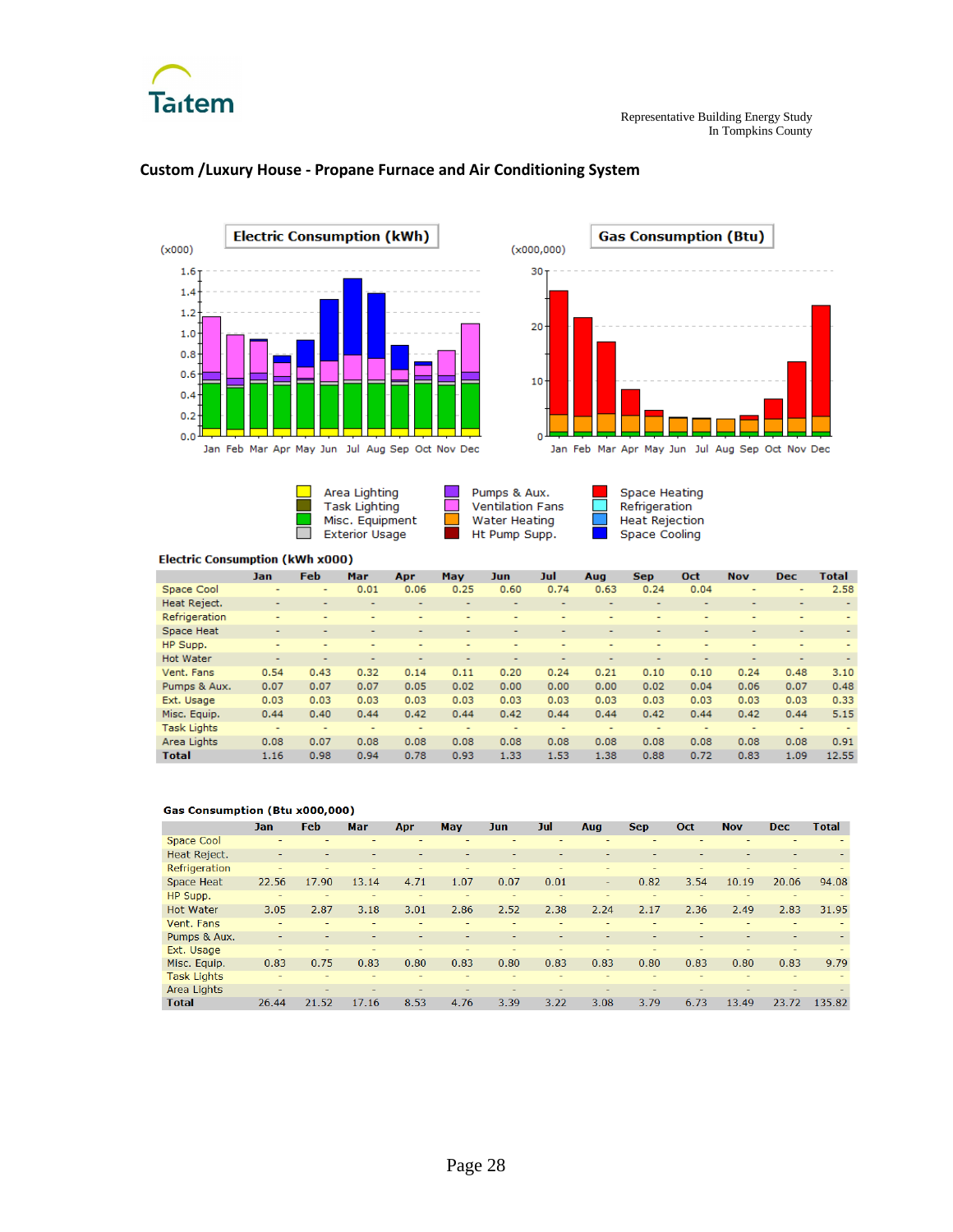



Monthly Utility Bills (\$)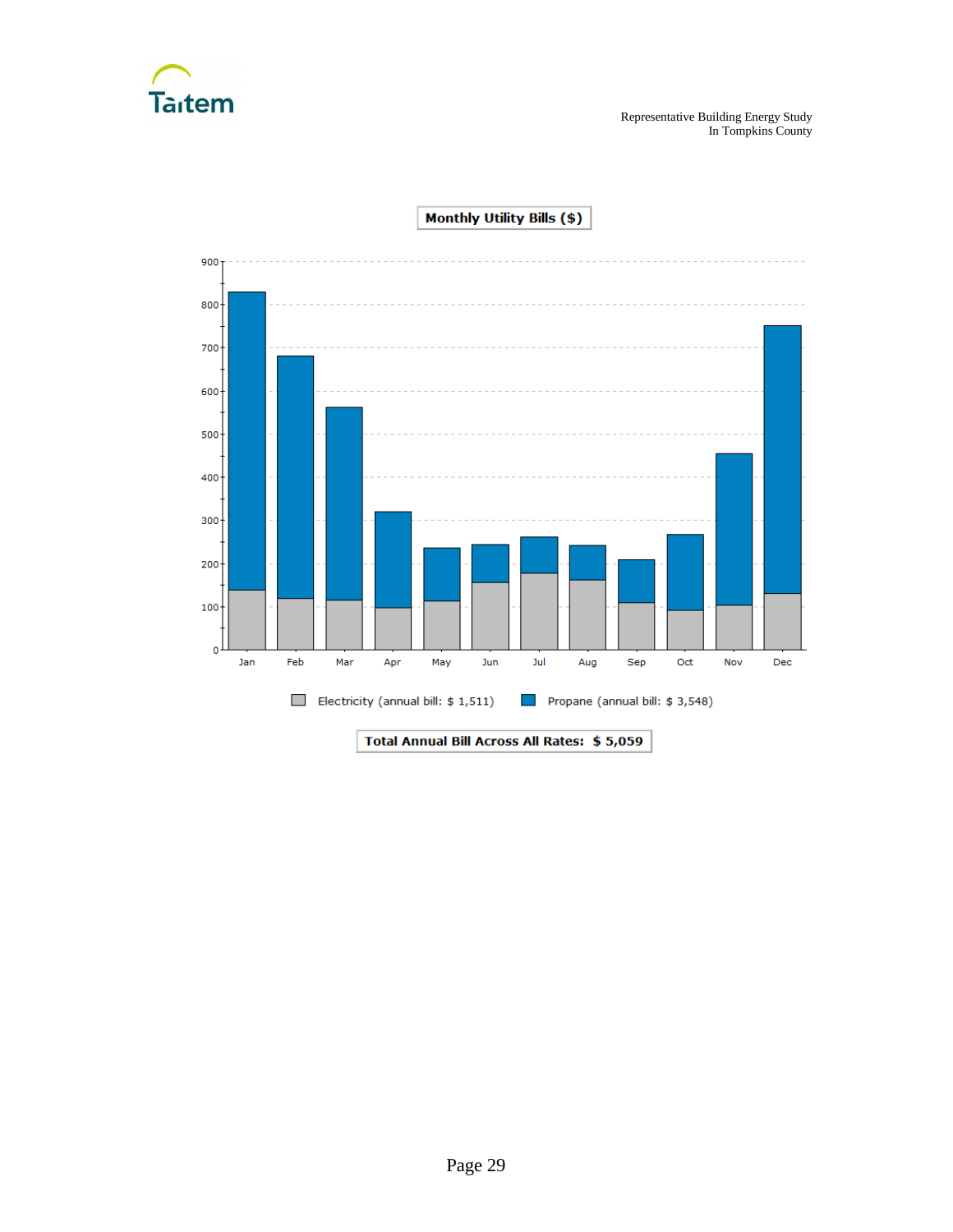

### **Custom /Luxury House - Air Source Heat Pump (ASHP)**



Area Lighting<br>Task Lighting Pumps & Aux.<br>Ventilation Fans Space Heating<br>Refrigeration  $\Box$  $\overline{\phantom{a}}$ Heat Rejection Misc. Equipment **Water Heating**  $\Box$ Exterior Usage Ht Pump Supp. Space Cooling and in J

|                    | Jan.           | <b>Feb</b>               | Mar                      | Apr  | <b>May</b> | Jun.                     | Jul                      | Aug                      | <b>Sep</b>               | Oct                      | <b>Nov</b>               | <b>Dec</b>               | <b>Total</b> |
|--------------------|----------------|--------------------------|--------------------------|------|------------|--------------------------|--------------------------|--------------------------|--------------------------|--------------------------|--------------------------|--------------------------|--------------|
| Space Cool         | $\overline{a}$ | ۰.                       | 0.00                     | 0.02 | 0.11       | 0.31                     | 0.38                     | 0.32                     | 0.10                     | 0.01                     | $\overline{\phantom{a}}$ | ۰                        | 1.24         |
| Heat Reject.       | ۰              |                          |                          |      |            | $\overline{\phantom{0}}$ | $\overline{\phantom{0}}$ | $\overline{\phantom{0}}$ | $\overline{\phantom{0}}$ | $\overline{\phantom{0}}$ |                          | $\overline{\phantom{0}}$ |              |
| Refrigeration      | ۰              |                          |                          |      |            | ۰                        |                          |                          | ۰                        | ۰                        |                          |                          |              |
| Space Heat         | 2.37           | 1.87                     | 1.31                     | 0.42 | 0.09       | 0.01                     | 0.00                     | $\blacksquare$           | 0.07                     | 0.32                     | 0.93                     | 2.03                     | 9.41         |
| HP Supp.           | 0.02           | $\overline{\phantom{a}}$ | -                        | ۰    |            | ۰                        | ۰                        | -                        | ٠                        | $\overline{\phantom{a}}$ |                          | ۰                        | 0.02         |
| <b>Hot Water</b>   | 0.26           | 0.24                     | 0.26                     | 0.24 | 0.23       | 0.20                     | 0.20                     | 0.19                     | 0.18                     | 0.20                     | 0.22                     | 0.25                     | 2.66         |
| Vent. Fans         | 0.44           | 0.35                     | 0.27                     | 0.13 | 0.10       | 0.17                     | 0.21                     | 0.18                     | 0.09                     | 0.09                     | 0.22                     | 0.40                     | 2.65         |
| Pumps & Aux.       | 0.02           | 0.02                     | 0.03                     | 0.04 | 0.02       | 0.00                     | 0.00                     | 0.00                     | 0.02                     | 0.03                     | 0.03                     | 0.02                     | 0.24         |
| Ext. Usage         | 0.03           | 0.03                     | 0.03                     | 0.03 | 0.03       | 0.03                     | 0.03                     | 0.03                     | 0.03                     | 0.03                     | 0.03                     | 0.03                     | 0.33         |
| Misc. Equip.       | 0.54           | 0.49                     | 0.54                     | 0.52 | 0.54       | 0.52                     | 0.54                     | 0.54                     | 0.52                     | 0.54                     | 0.52                     | 0.54                     | 6.37         |
| <b>Task Lights</b> | $\overline{a}$ | $\overline{\phantom{0}}$ | $\overline{\phantom{0}}$ | -    | -          |                          | $\overline{\phantom{0}}$ | $\overline{\phantom{0}}$ | ۰                        | $\overline{\phantom{0}}$ | $\overline{\phantom{0}}$ | ۰                        |              |
| Area Lights        | 0.08           | 0.07                     | 0.08                     | 0.08 | 0.08       | 0.08                     | 0.08                     | 0.08                     | 0.08                     | 0.08                     | 0.08                     | 0.08                     | 0.91         |
| <b>Total</b>       | 3.77           | 3.07                     | 2.52                     | 1.47 | 1.19       | 1.32                     | 1.44                     | 1.33                     | 1.08                     | 1.30                     | 2.02                     | 3.34                     | 23.84        |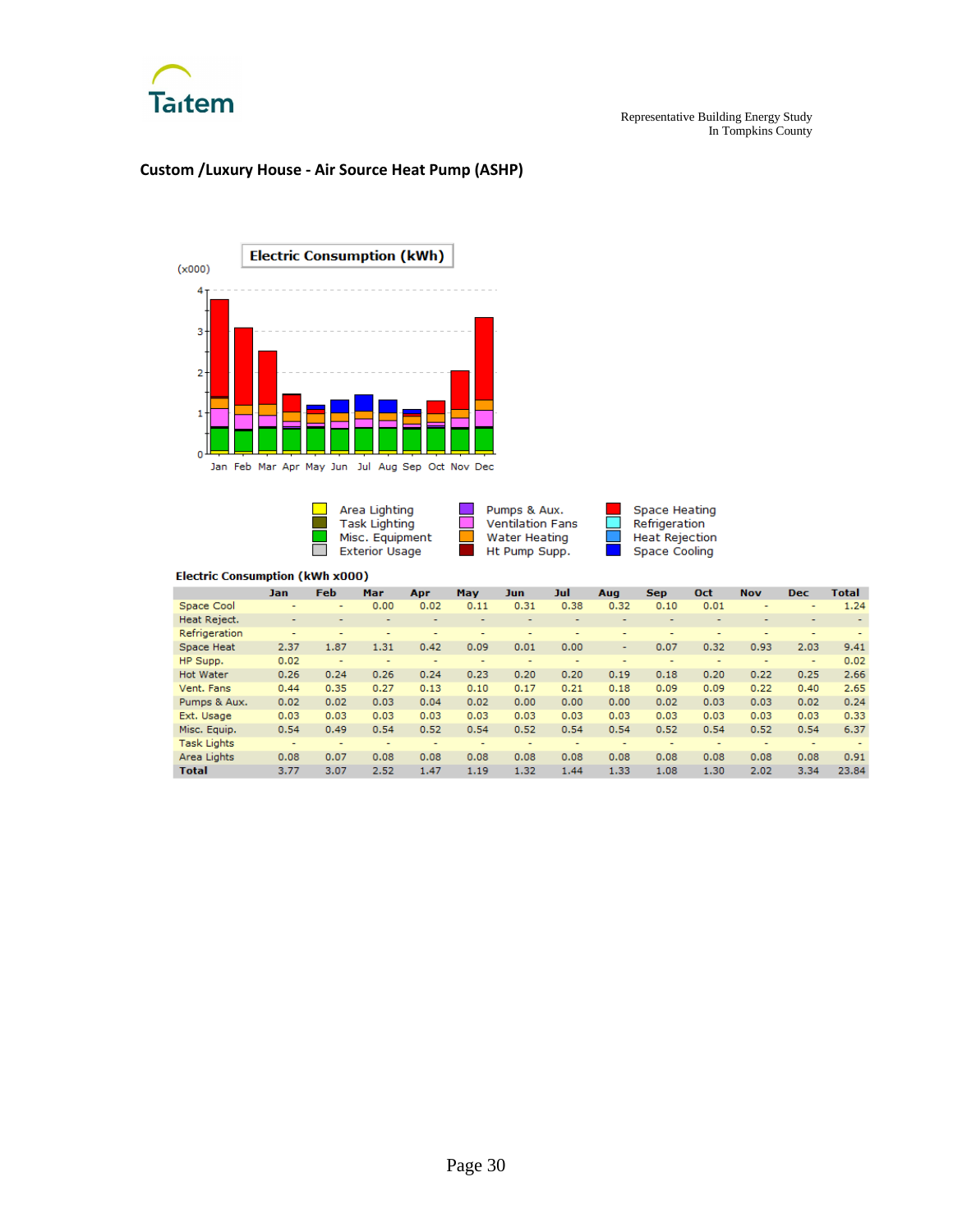



Page 31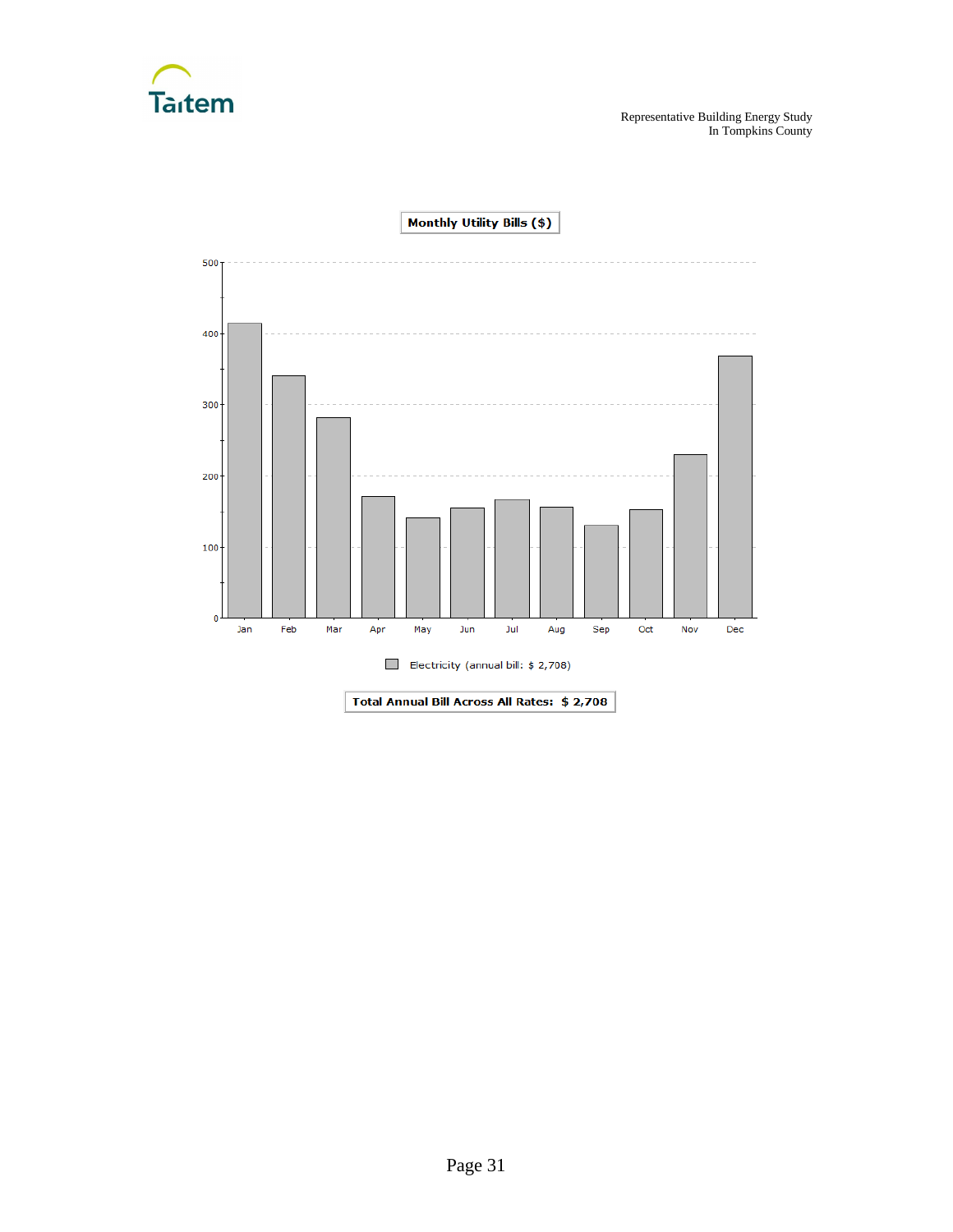

### **Custom /Luxury House - Ground Source Heat Pump (GSHP)**



Area Lighting Task Lighting<br>Misc. Equipment<br>Exterior Usage  $\overline{\phantom{a}}$ 

Pumps & Aux. Ventilation Fans **Water Heating** Ht Pump Supp.

 $\equiv$ 

 $\mathcal{L}^{\text{max}}$ 

**Space Heating** Refrigeration Heat Rejection<br>Space Cooling

Ţ

**First** 

|                    | Jan  | <b>Feb</b> | Mar                      | Apr  | May  | Jun  | Jul  | Aug                      | <b>Sep</b> | Oct  | <b>Nov</b> | <b>Dec</b>               | Total |
|--------------------|------|------------|--------------------------|------|------|------|------|--------------------------|------------|------|------------|--------------------------|-------|
| Space Cool         | ۰    |            | 0.01                     | 0.04 | 0.15 | 0.36 | 0.44 | 0.38                     | 0.14       | 0.02 | ۰          |                          | 1.54  |
| Heat Reject.       | ۰    |            |                          |      |      |      | ۰    | -                        |            |      |            | $\overline{\phantom{a}}$ |       |
| Refrigeration      |      |            |                          | ۰    |      |      | ۰    |                          | ۰          | ۰    | ۰          |                          |       |
| Space Heat         | 1.73 | 1.41       | 1.08                     | 0.40 | 0.09 | 0.01 | 0.00 | ٠                        | 0.07       | 0.30 | 0.85       | 1.60                     | 7.55  |
| HP Supp.           | ٠    |            |                          | ۰    | ۰    |      | ۰    | ۰                        | ۰          |      | ۰          |                          |       |
| <b>Hot Water</b>   | 0.26 | 0.24       | 0.26                     | 0.24 | 0.23 | 0.20 | 0.20 | 0.19                     | 0.18       | 0.20 | 0.22       | 0.25                     | 2.66  |
| Vent. Fans         | 0.42 | 0.34       | 0.25                     | 0.11 | 0.09 | 0.16 | 0.20 | 0.17                     | 0.08       | 0.08 | 0.18       | 0.37                     | 2.46  |
| Pumps & Aux.       | 0.05 | 0.04       | 0.04                     | 0.03 | 0.02 | 0.03 | 0.04 | 0.03                     | 0.02       | 0.02 | 0.04       | 0.05                     | 0.41  |
| Ext. Usage         | 0.03 | 0.03       | 0.03                     | 0.03 | 0.03 | 0.03 | 0.03 | 0.03                     | 0.03       | 0.03 | 0.03       | 0.03                     | 0.33  |
| Misc. Equip.       | 0.54 | 0.49       | 0.54                     | 0.52 | 0.54 | 0.52 | 0.54 | 0.54                     | 0.52       | 0.54 | 0.52       | 0.54                     | 6.37  |
| <b>Task Lights</b> | ۰    | ۰          | $\overline{\phantom{a}}$ | ۰    | ۰    | ۰    | ۰    | $\overline{\phantom{a}}$ | ۰          | ٠    | ۰          | $\sim$                   |       |
| Area Lights        | 0.08 | 0.07       | 0.08                     | 0.08 | 0.08 | 0.08 | 0.08 | 0.08                     | 0.08       | 0.08 | 0.08       | 0.08                     | 0.91  |
| <b>Total</b>       | 3.11 | 2.62       | 2.28                     | 1.44 | 1.23 | 1.38 | 1.52 | 1.42                     | 1.12       | 1.27 | 1.91       | 2.91                     | 22.22 |